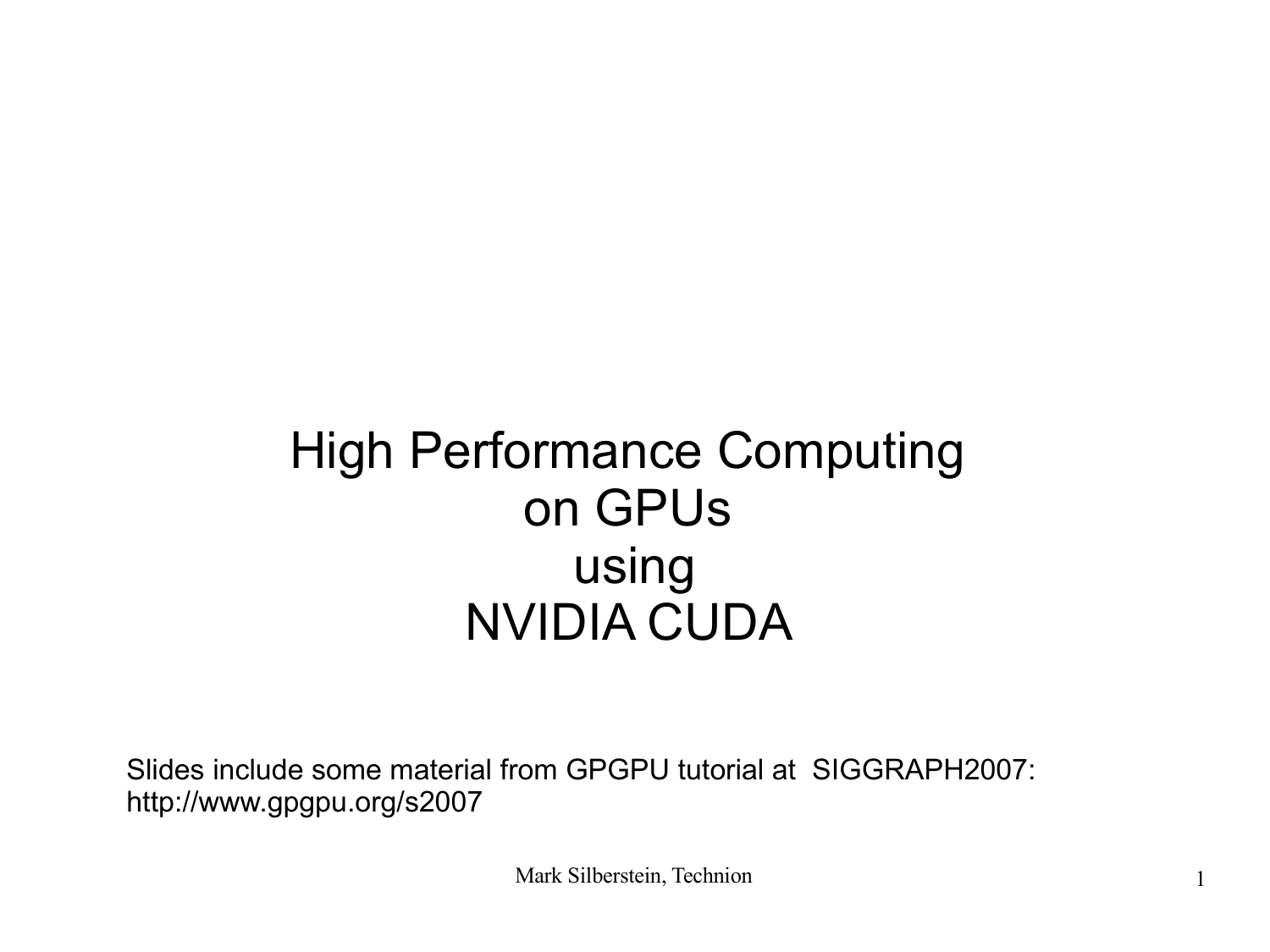# Outline

- Motivation
- Stream programming
	- Simplified HW and SW model
	- Simple GPU programming example
- Increasing stream granularity
	- Using shared memory
	- Matrix multiplication
- Improving performance
- Some real life example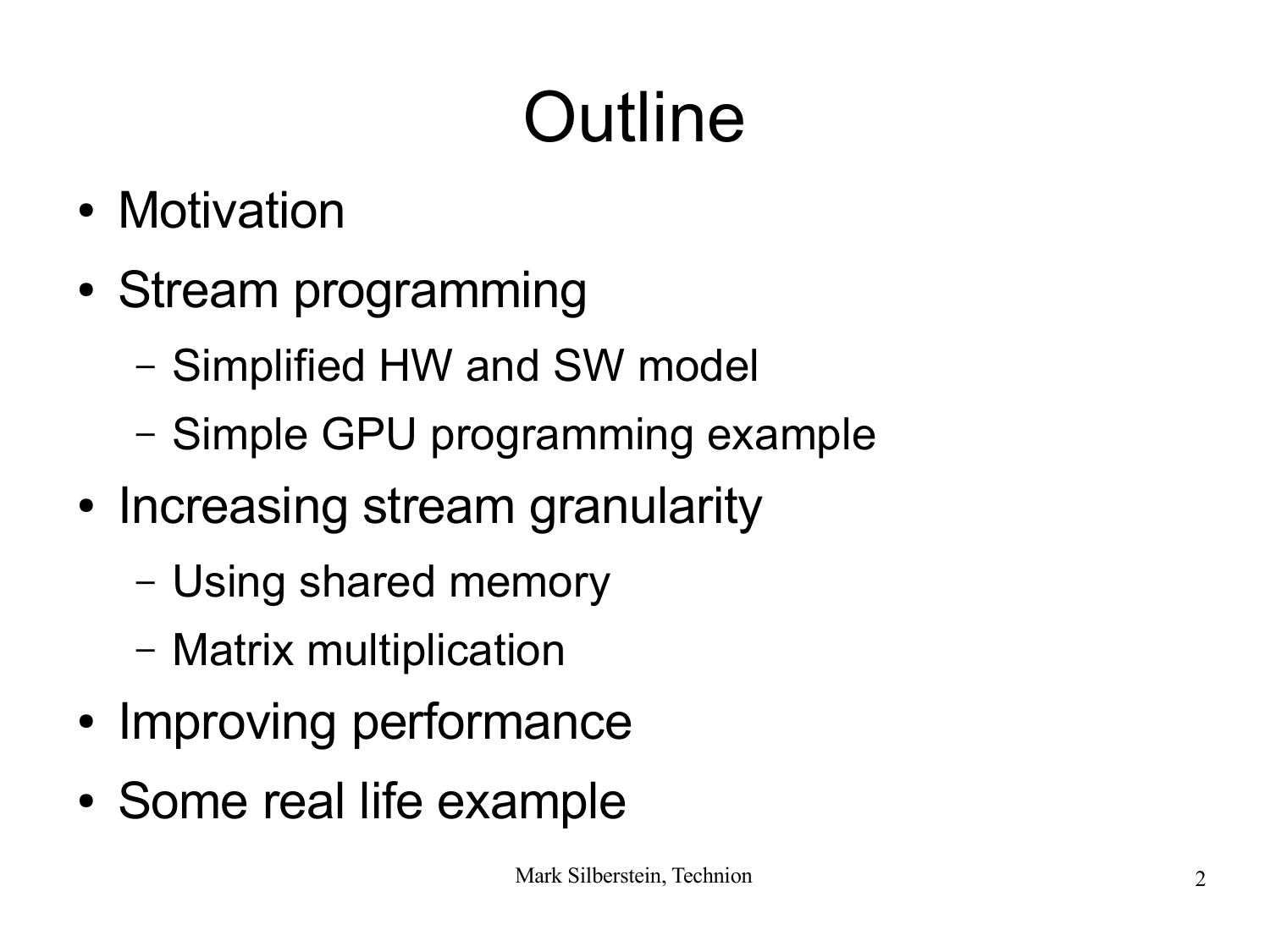#### Disclaimer

#### This lecture will discuss GPUs from the Parallel Computing perspective since I am NOT an expert in graphics hardware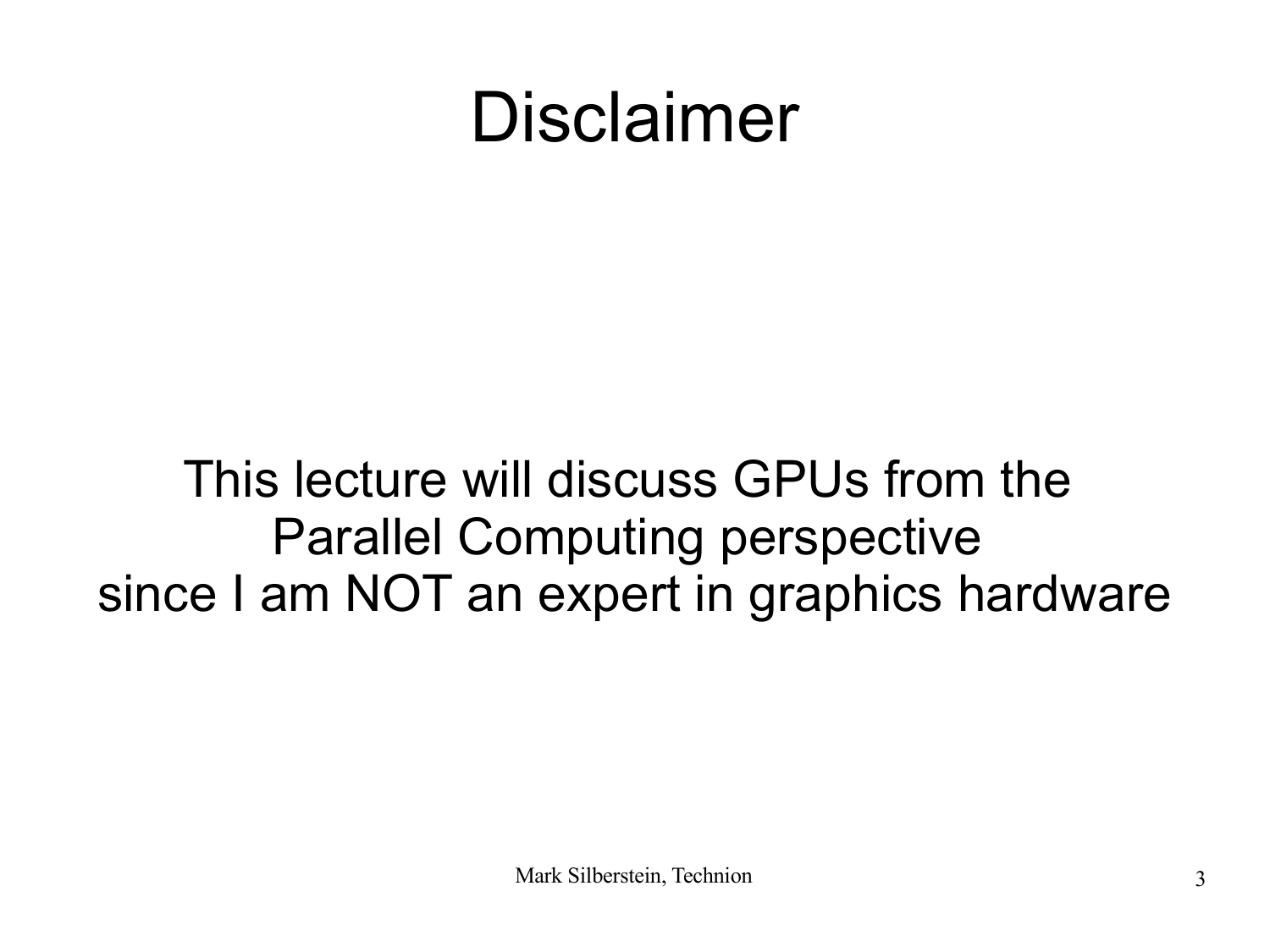

#### Motivation: Computational Power

- GPUs are fast...
	- $-3.0$  GHz Intel Core2 Quad (QX6850):
		- 96 GFLOPS • Comput at ion: peak • Memory bandwidth: 21 GB/s peak
		- \$1100  $(chip)$  $\cdot$  Price:
	- NVIDIA GeForce 8800 GTX:
		- Comput at ion: **330 GFLOPS** observed • Memory bandwidth: 55.2 GB/s observed \$550 (board)  $\cdot$  Price:
- GPUs are getting faster, faster
	- $-$  CPUs: 1.4 $\times$  annual growth
	- GPUs: 1.7×(pixels) to 2.3× (vertices) annual growth



Courtesy Kurt Akeley, Stanford GPUBench project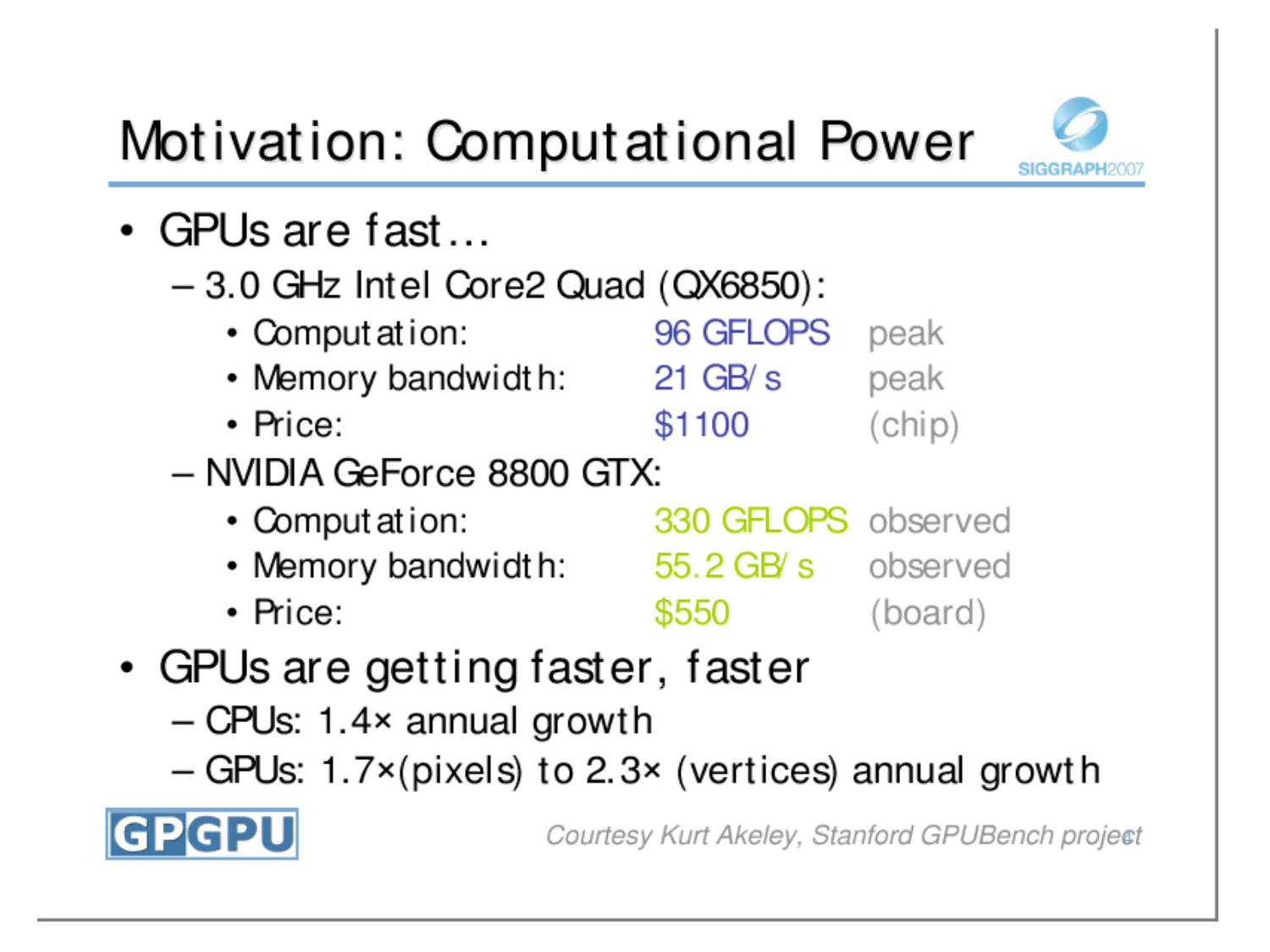#### Why GPUs-II

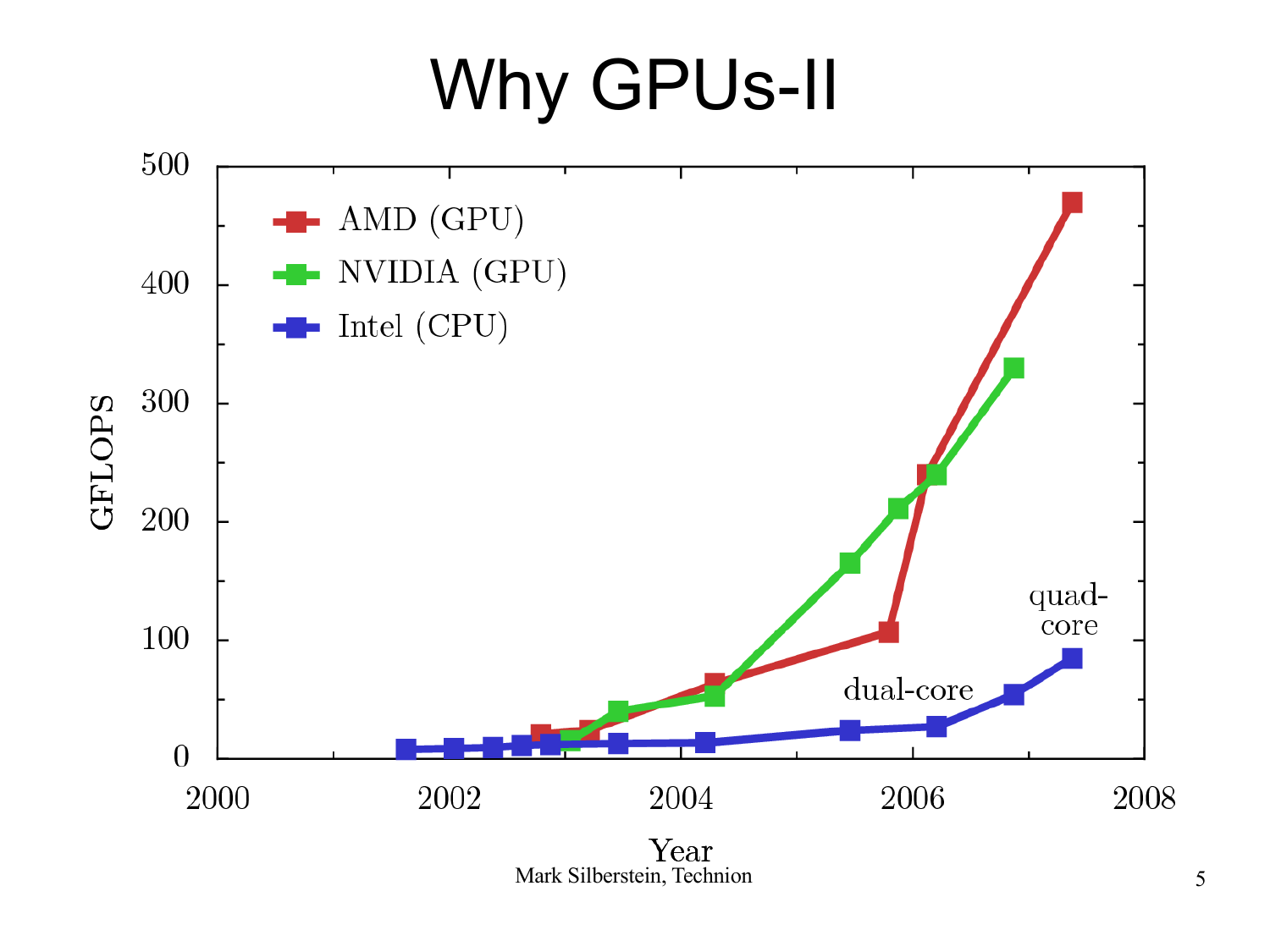## Is it a miracle? NO!

- Architectural solution prefers parallelism over single thread performance!
- $\cdot$  Example problem  $-$  I have 100 apples to eat 1)"high performance computing" objective: optimize
	- the time of eating one apple
	- 2) "high throughput computing" objective: optimize the time of eating all apples
- The 1<sup>st</sup> option has been exhausted!!!
- $\bullet$  Performance = parallel hardware + scalable parallel program!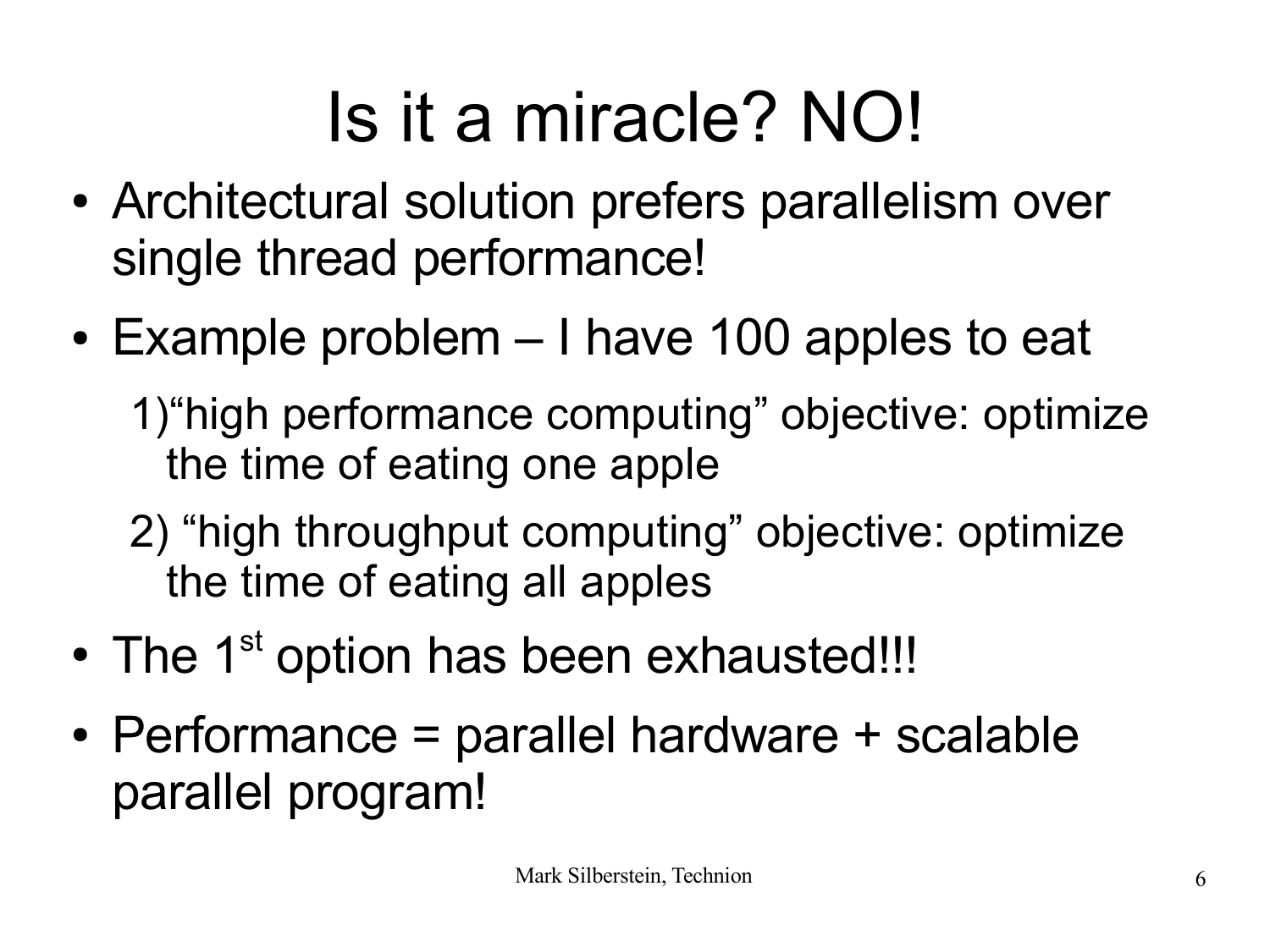# Why not in CPUs?

- Not applicable to general purpose computing
- Complex programming model
- Still immature
	- Platform is a moving target
		- Vendor-dependent architectures
		- Incompatible architectural changes from generation to generation
	- Programming model is vendor dependent
		- NVIDIA CUDA
		- $AMD(ATI) Close$  To Metal  $(CTM)$
		- INTEL ( LARRABEE) nobody knows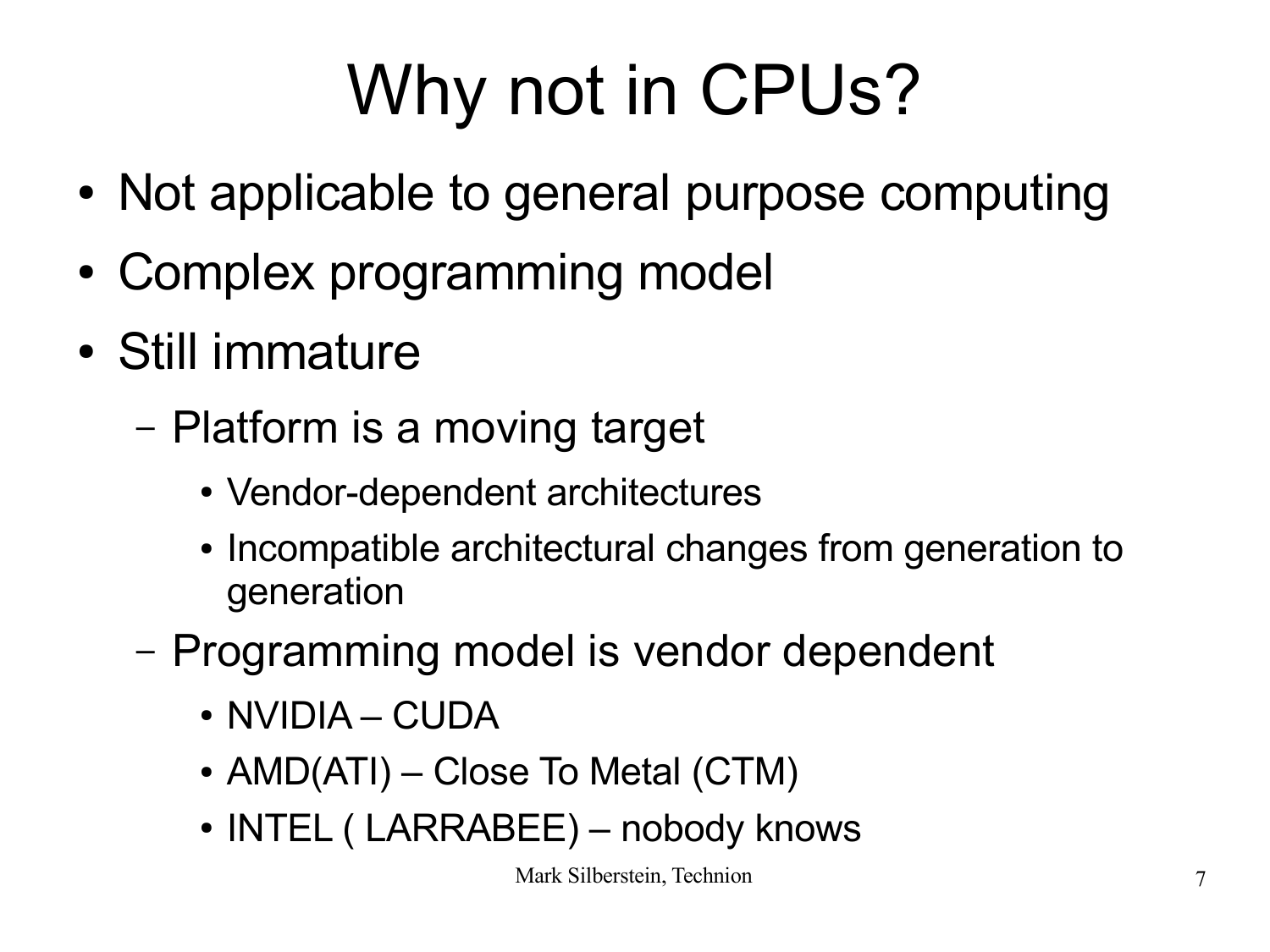#### Simple stream programming model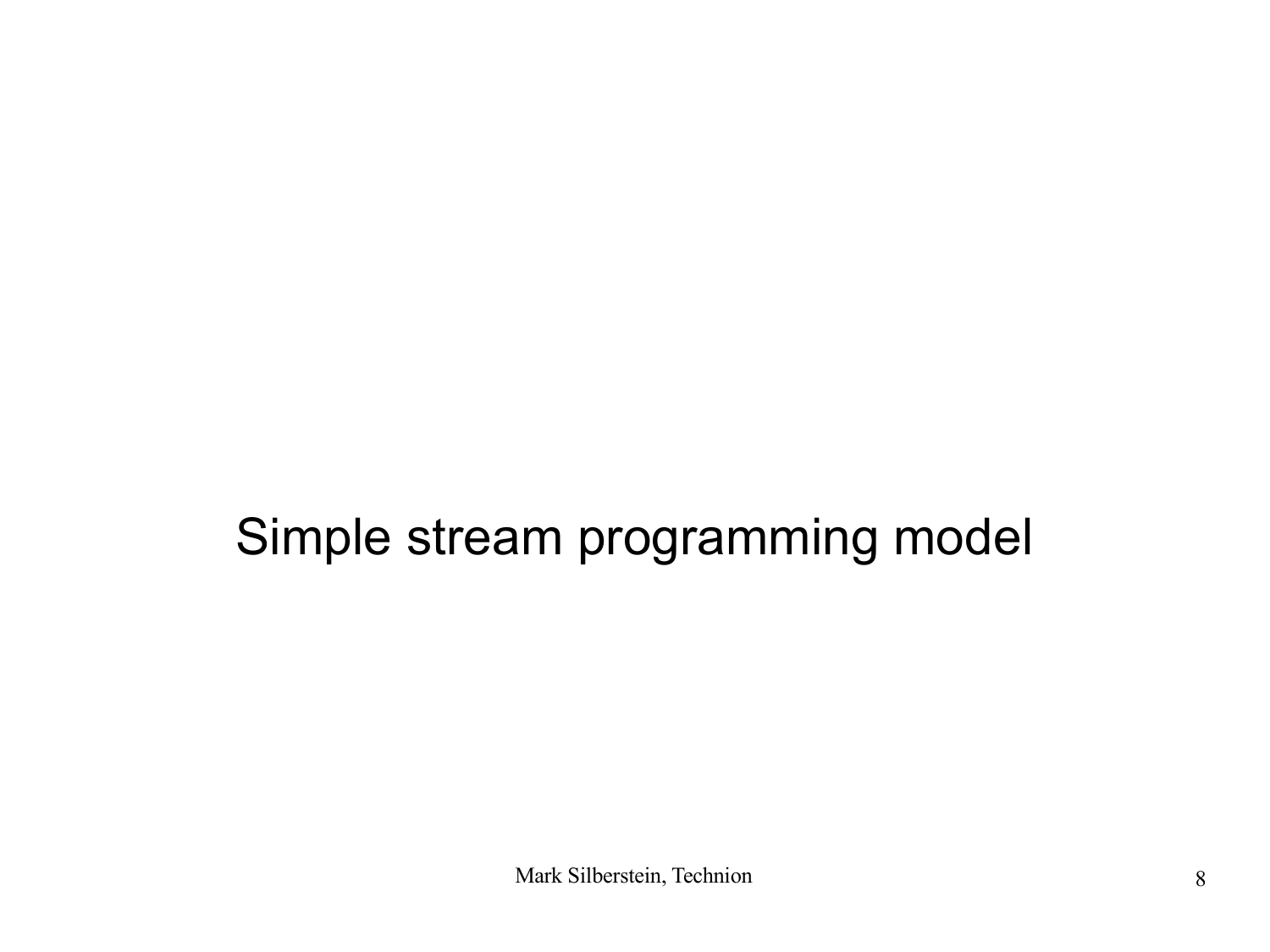## Generic GPU hardware/software model

- Massively parallel processor: many concurrently running threads (thousands)
- Threads access global GPU memory
- Each thread has limited number of private registers
- Caching: two options
	- Not cached (latency hidden through time-slicing)
	- Cached with unknown cache organization, but optimized for 2D spatial locality
- Single Program Multiple Data (SPMD) model
	- The same program, called *kernel*, is executed on the different data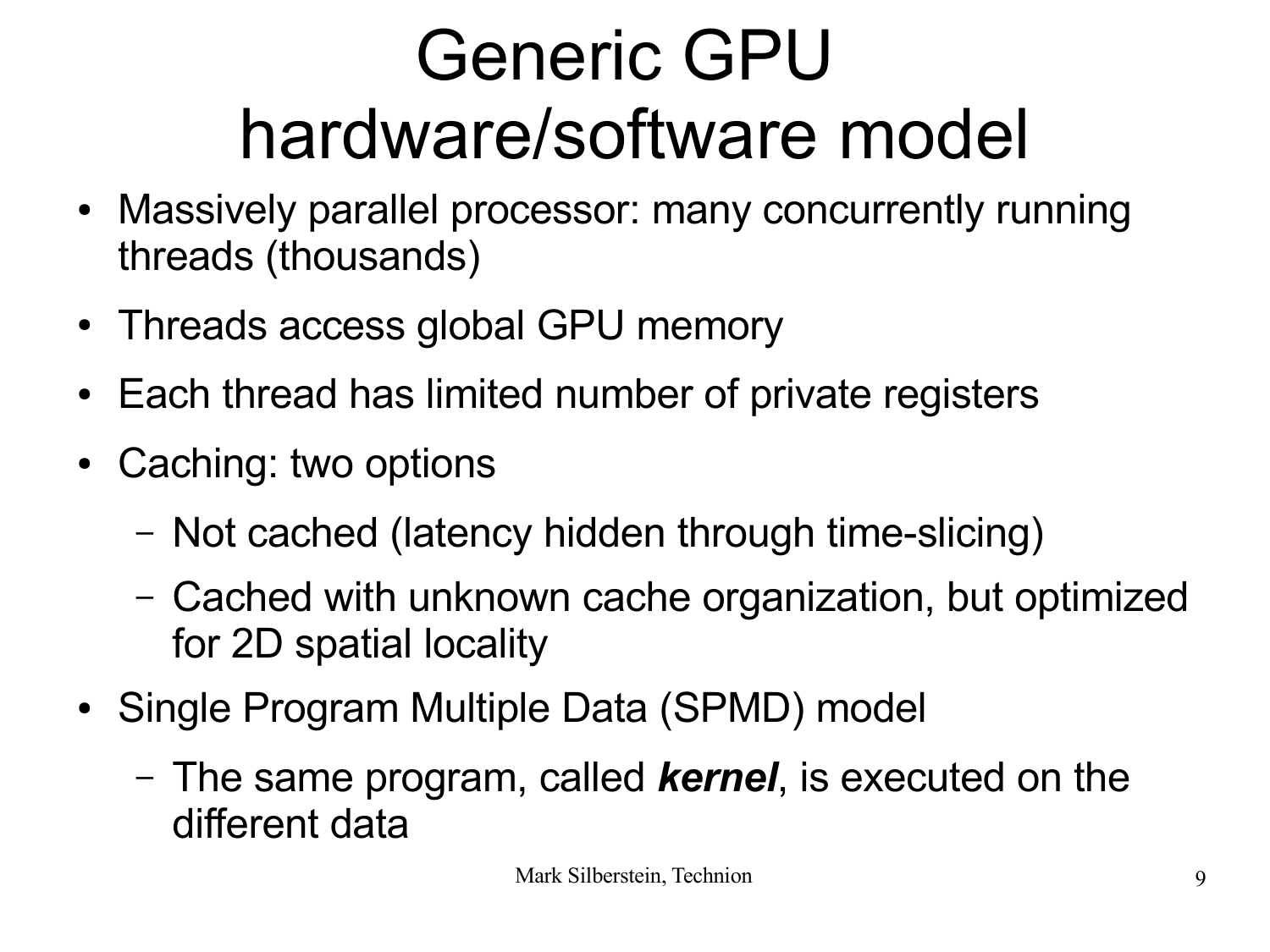# How we design an algorithm

- Problem: compute product of two vectors A[10000] and B[10000] and store it in C[10000]
- Think data-parallel: **same set** of operations (*kernel*) applied to multiple data chunks
	- apply fine grain parallelization (**caution here! see in a few slides)**
		- Thread creation is cheap
		- The more threads the better
- Idea: one thread multiplies 2 numbers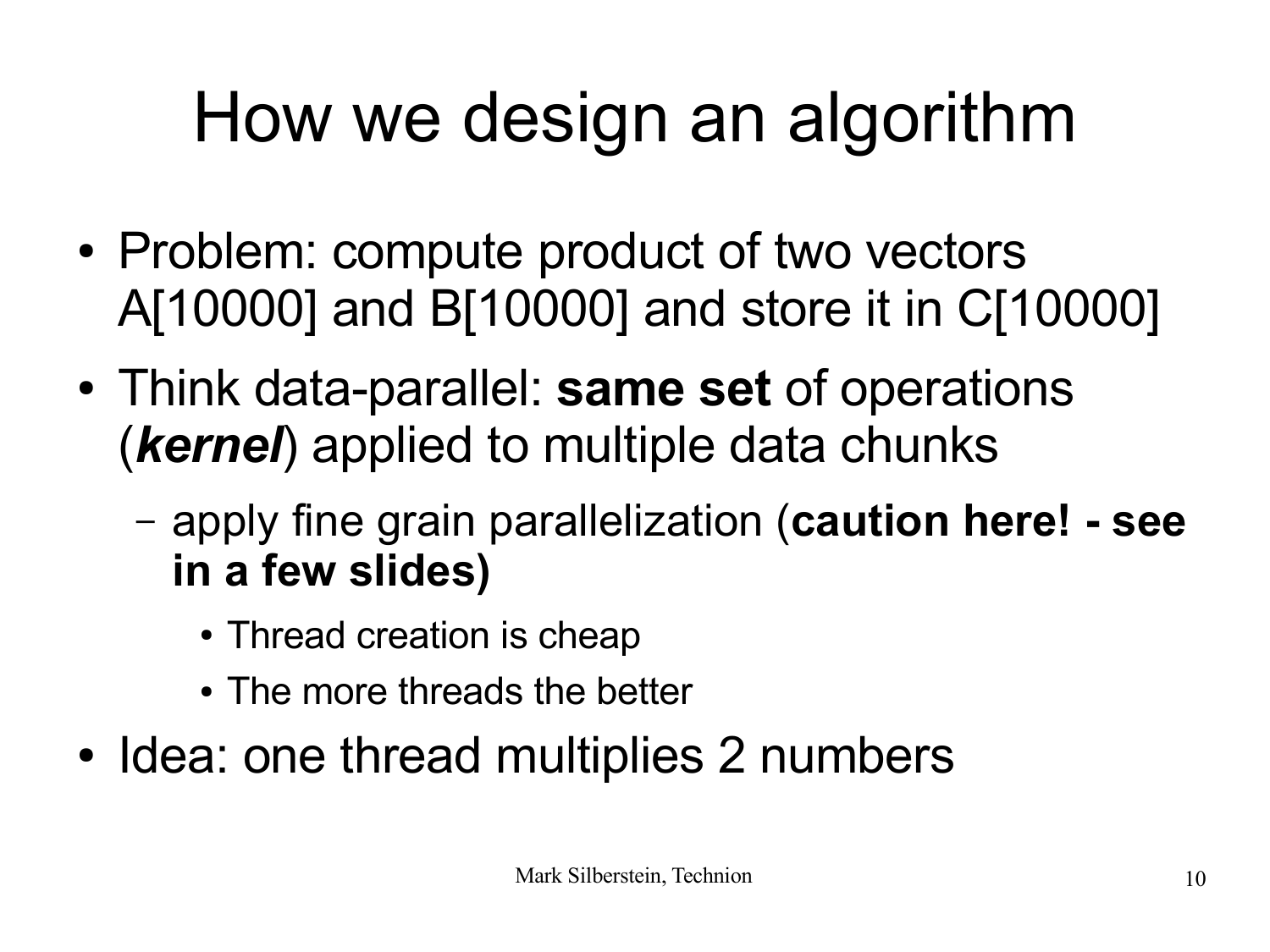# How we implement an algorithm

- CPU
	- 1.Allocate three arrays in GPU memory
	- 2.Copy data CPU -> GPU
	- 3.Invoke kernel with 10000 threads, pass ptrs to the arrays from the step 1.
	- 4.Wait until complete and copy data GPU->CPU
- GPU
	- Get my threadID
	- C[threadId]=A[threadId]\*B[threadId]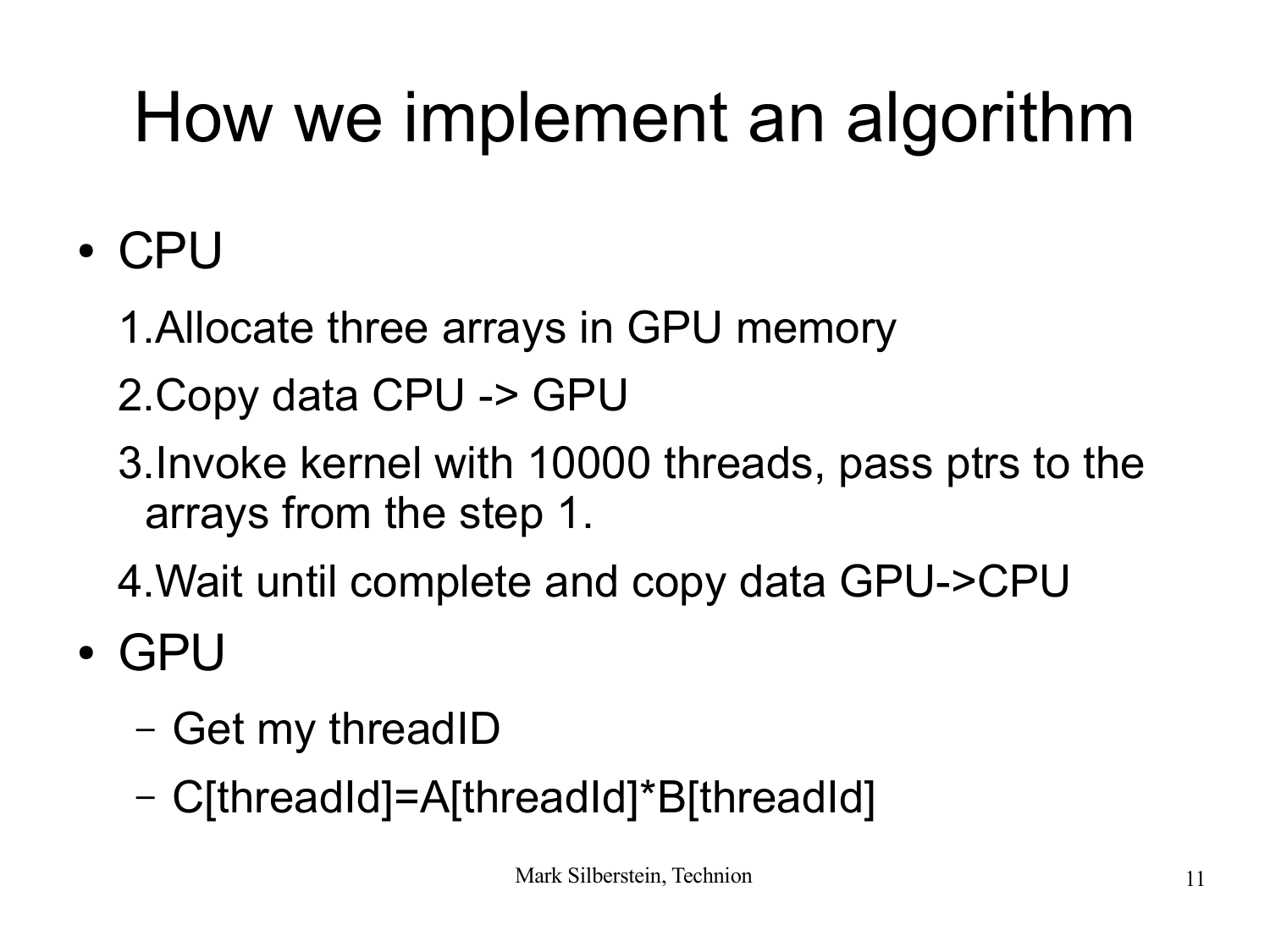# Any performance estimates?

- Performance criterion GFLOP/s
- Key issue: memory or CPU bound?
	- We can fully utilize GPUs only if the data can be made available in the ALUs on time!!!
	- Otherwise at most the number of operations which can be performed on the available data.
- **Arithmetic intensity**: number of FLOPs per memory access
	- Performance= min[MemBW\*A,GPU HW]
- For example: A=1/3, GPU HW=345GFLOP/s, MemBW=22GFloat/s: Performance= ~7GFLOP/s ~2% utilization!!!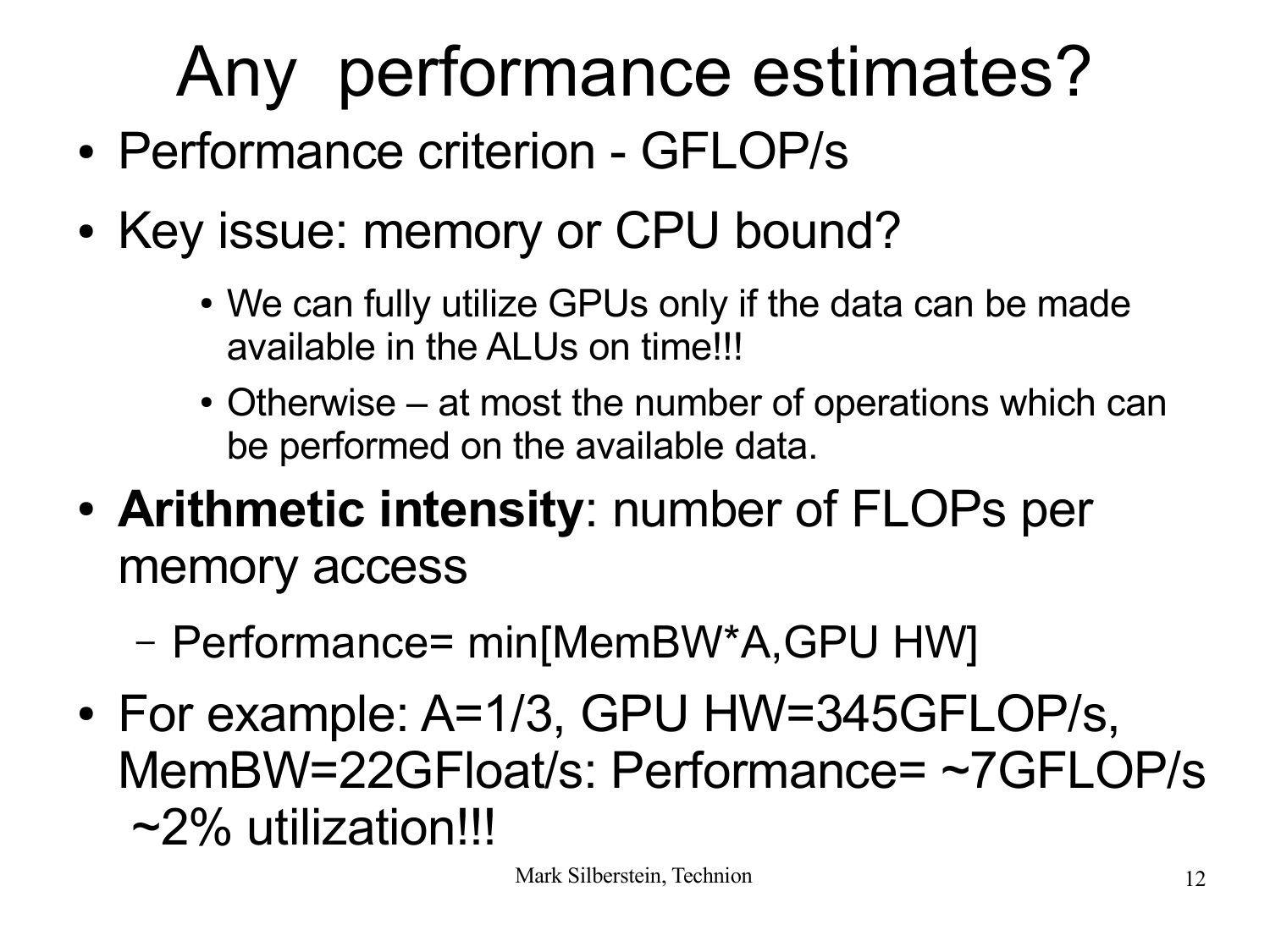#### Enhanced model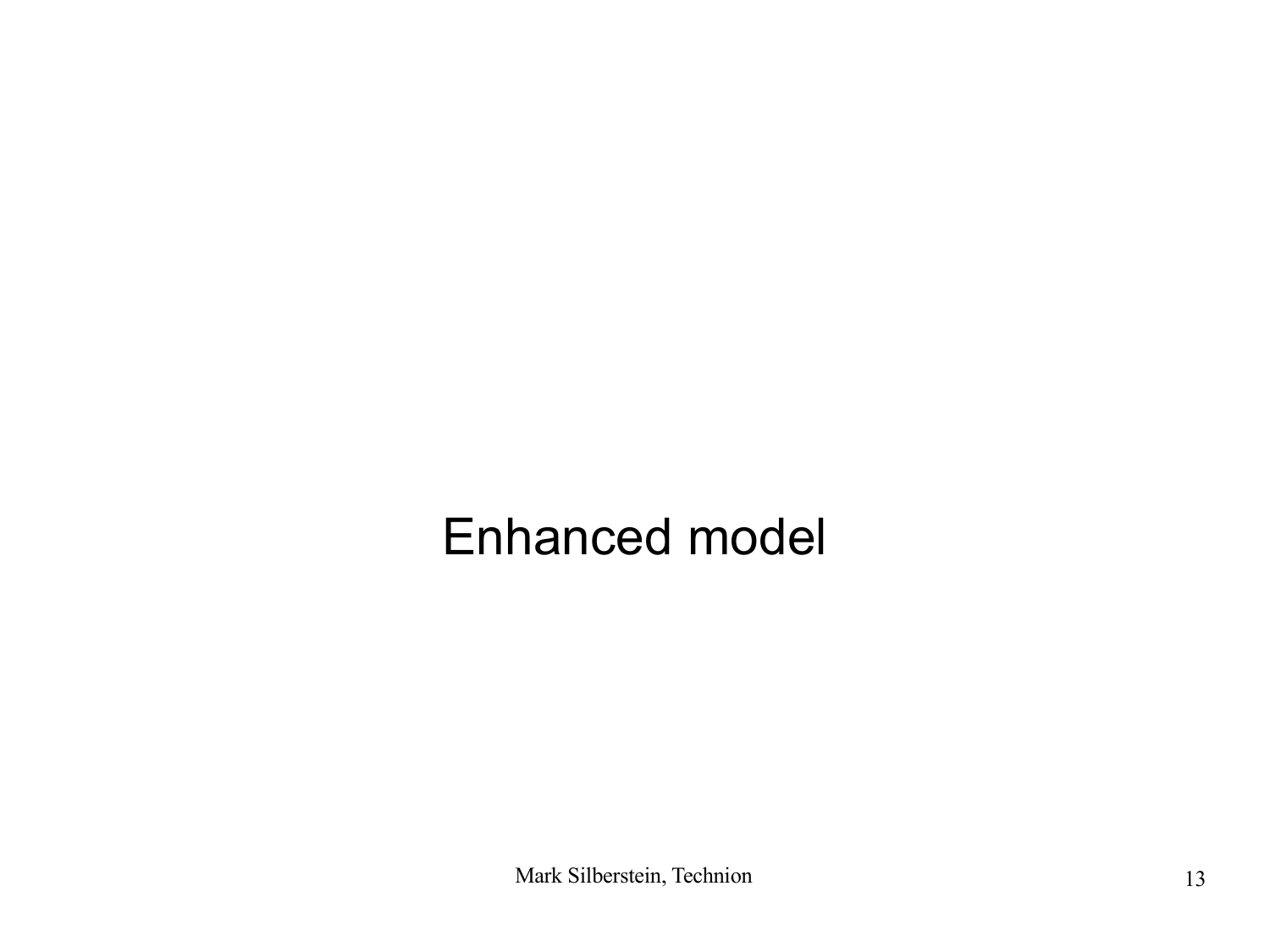### Generic model - limitations

- Best used for streaming-like workloads
	- Embarrassingly parallel: running algorithm on multiple data
	- Low data reuse
	- High number of operations per memory access (*arithmetic intensity*) to allow latency hiding
- Low speedups otherwise
	- Memory bound applications benefit from higher memory bandwidth, but result in low GPU utilization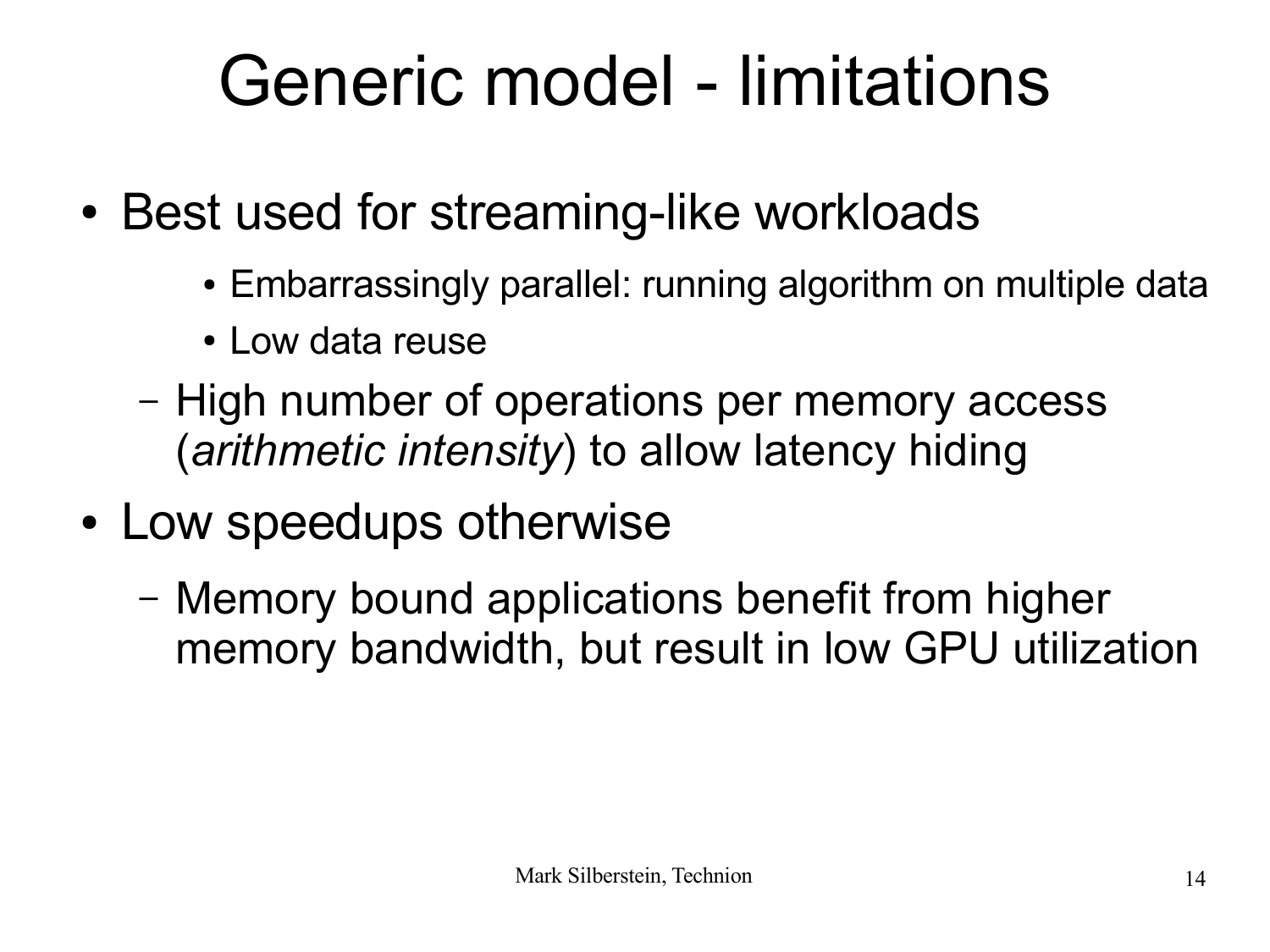#### NVIDIA CUDA extension: Fast on-chip memory



Without shared memory



With shared memory

Adopted from CUDA programming guide

Mark Silberstein, Technion 15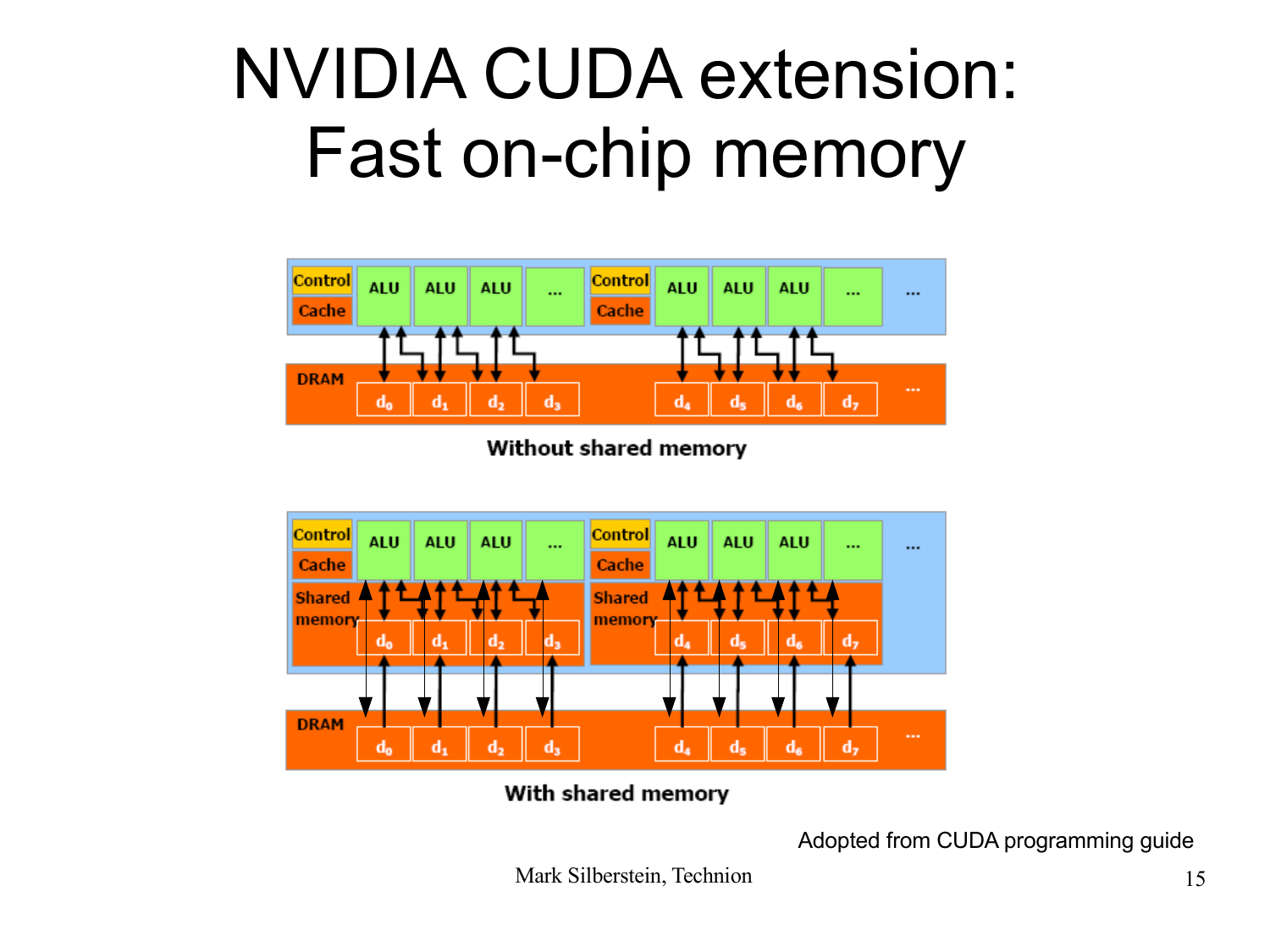# Changed programming model

• Low latency/high bandwidth memory shared between threads in one *thread block* (up to 512 threads).



- Programming model: stream of thread blocks
- Challenge: optimal structuring of computations to take advantage of fast memory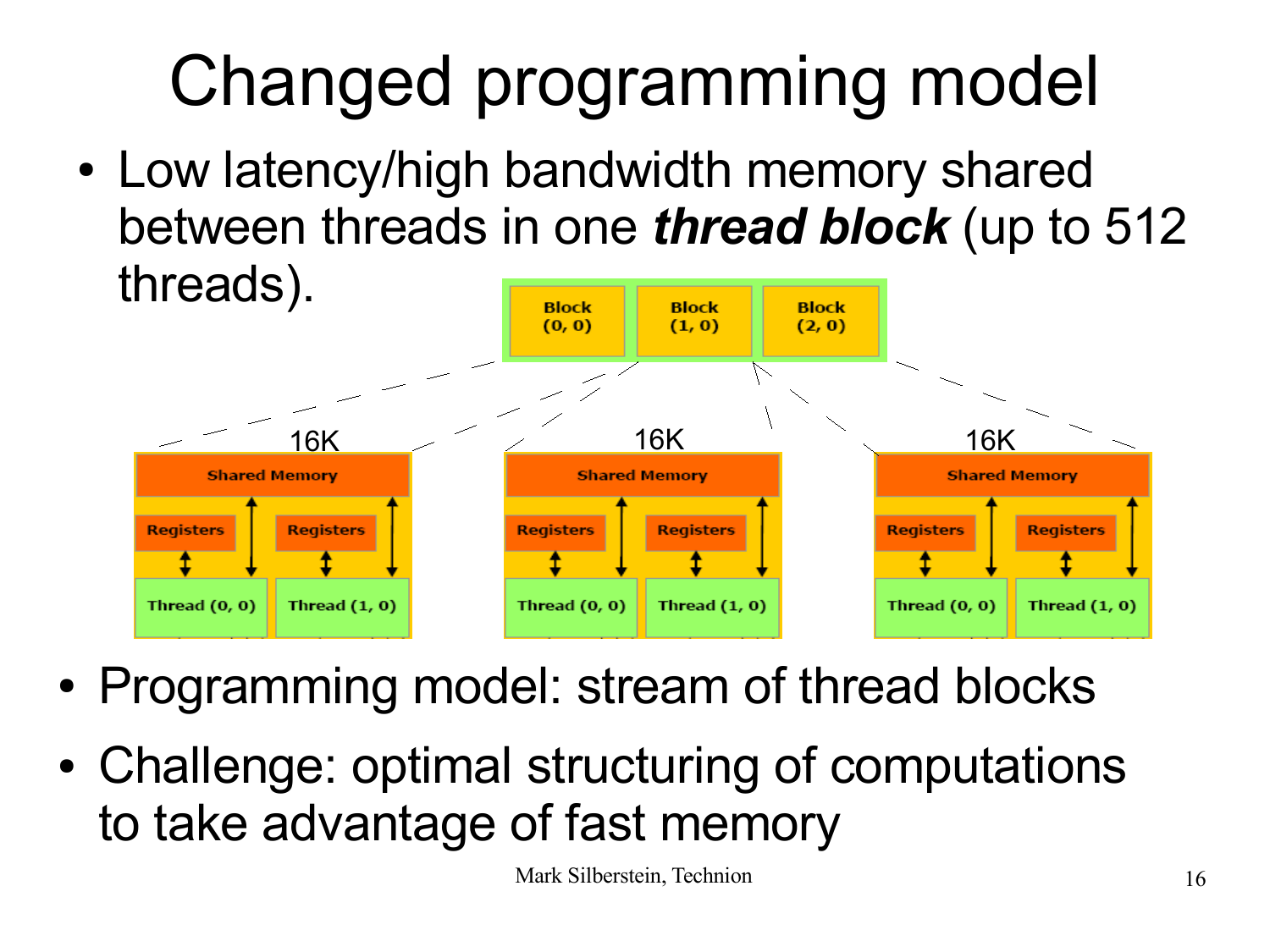## Thread block

- Scheduling of threads in a TB
	- *Warp:* thread in one warp are executed concurrently ( well... Half-warp in lock-step, half-warps are swapped
	- Warps MAY be executed concurrently. Otherwise according to the thread ID in the warp
- Thread communication in a TB
	- Shared memory
	- TB-wide synchronization (barrier)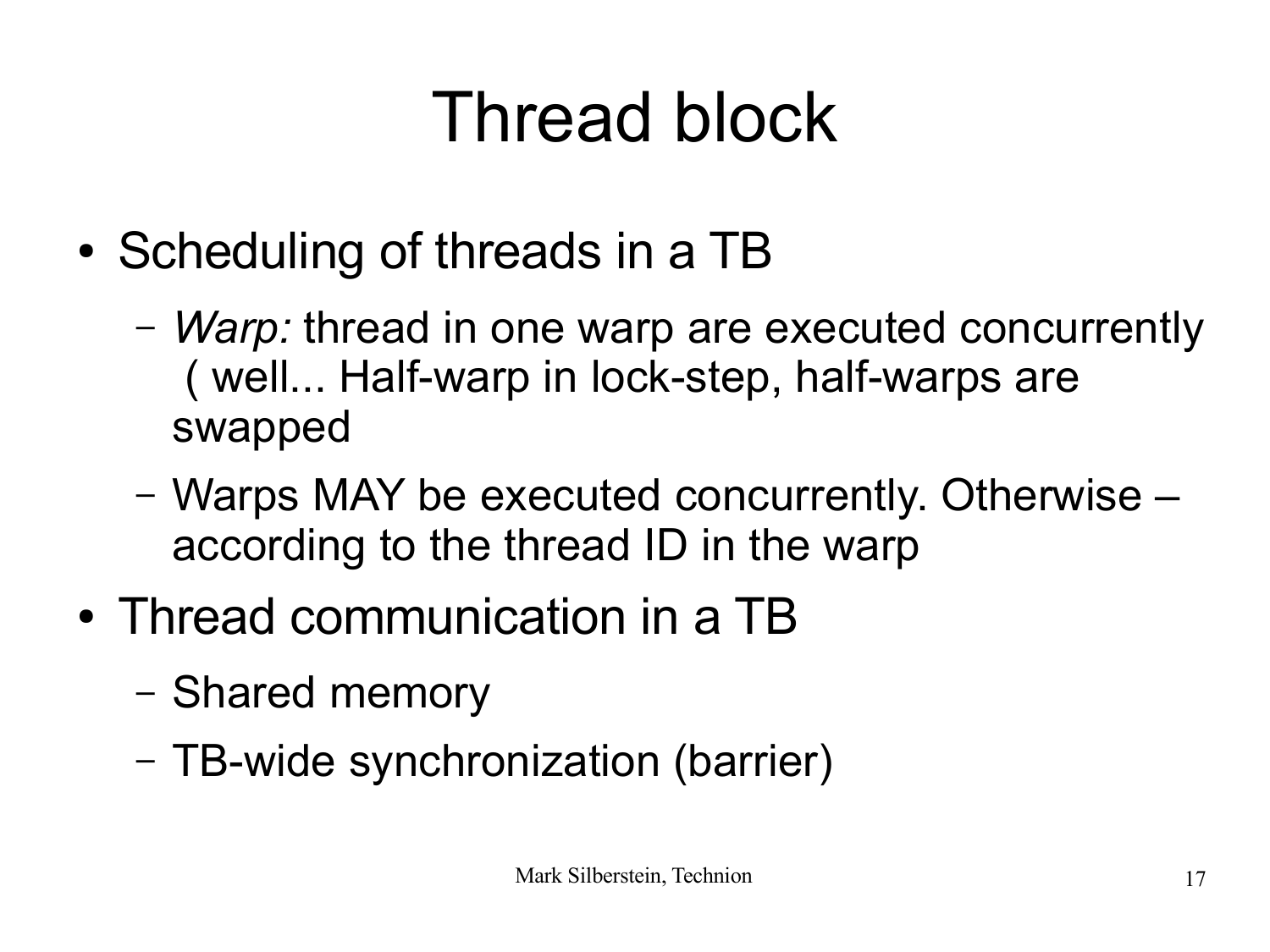# Multiple thread blocks

- Thread blocks are completely independent
	- No scheduling guarantees
- Communication problematic
	- Atomic memory instructions available
	- Synchronization is dangerous: may bring to deadlock if not enough hardware
- Better think of thread blocks as a **STREAM**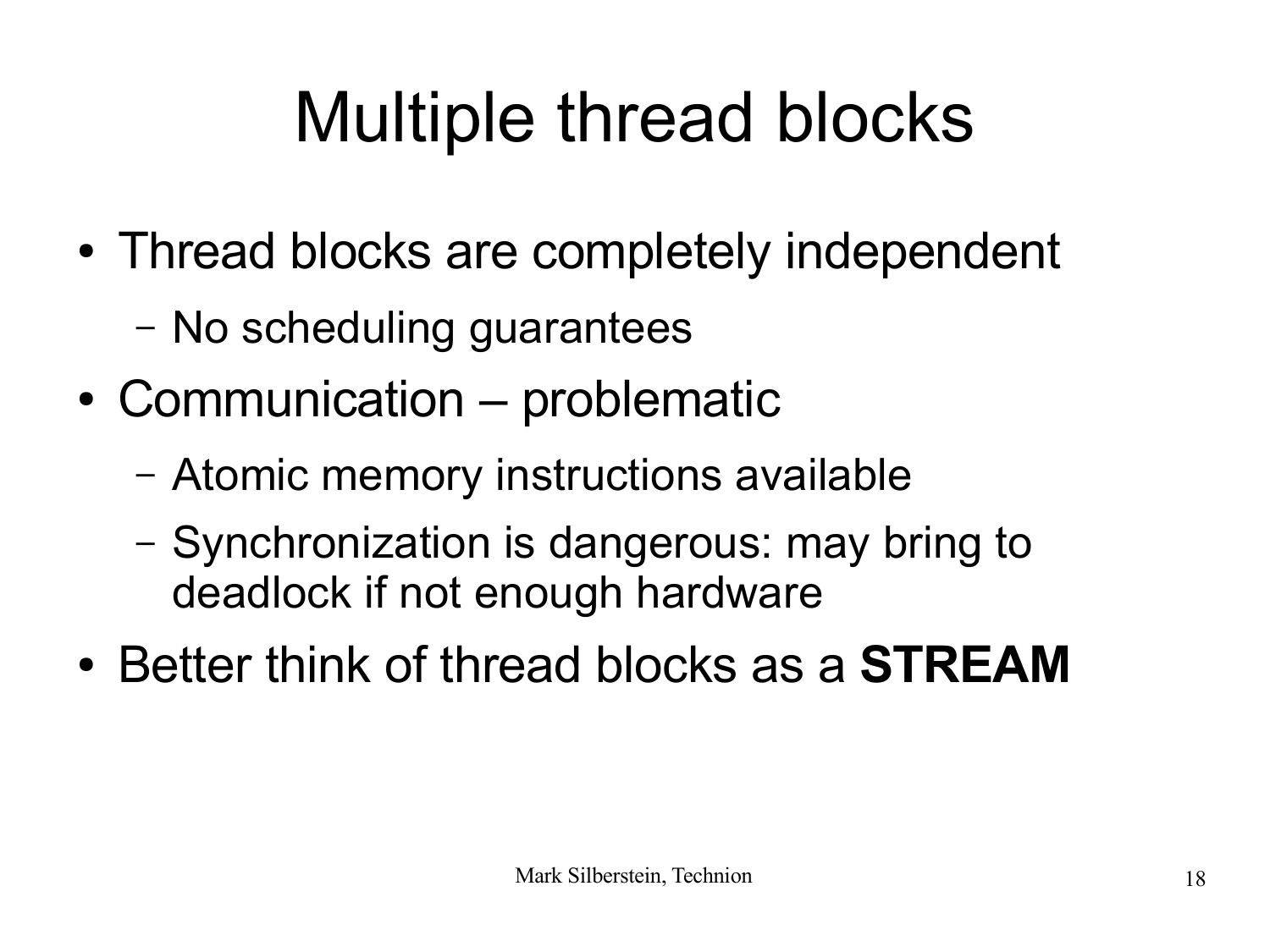### Breaking the "stream" hardware abstraction

- Processors are split into groups
	- Each group (*multiprocessor -MP)* has fast memory and set of registers shared among all processors
		- NVIDIA GTX8800: 128 6-thread processors per MP, shared memory size: 16KB, 8192 4B registers, 16 MPs per video card
- Thread block is scheduled on a SINGLE MP, why?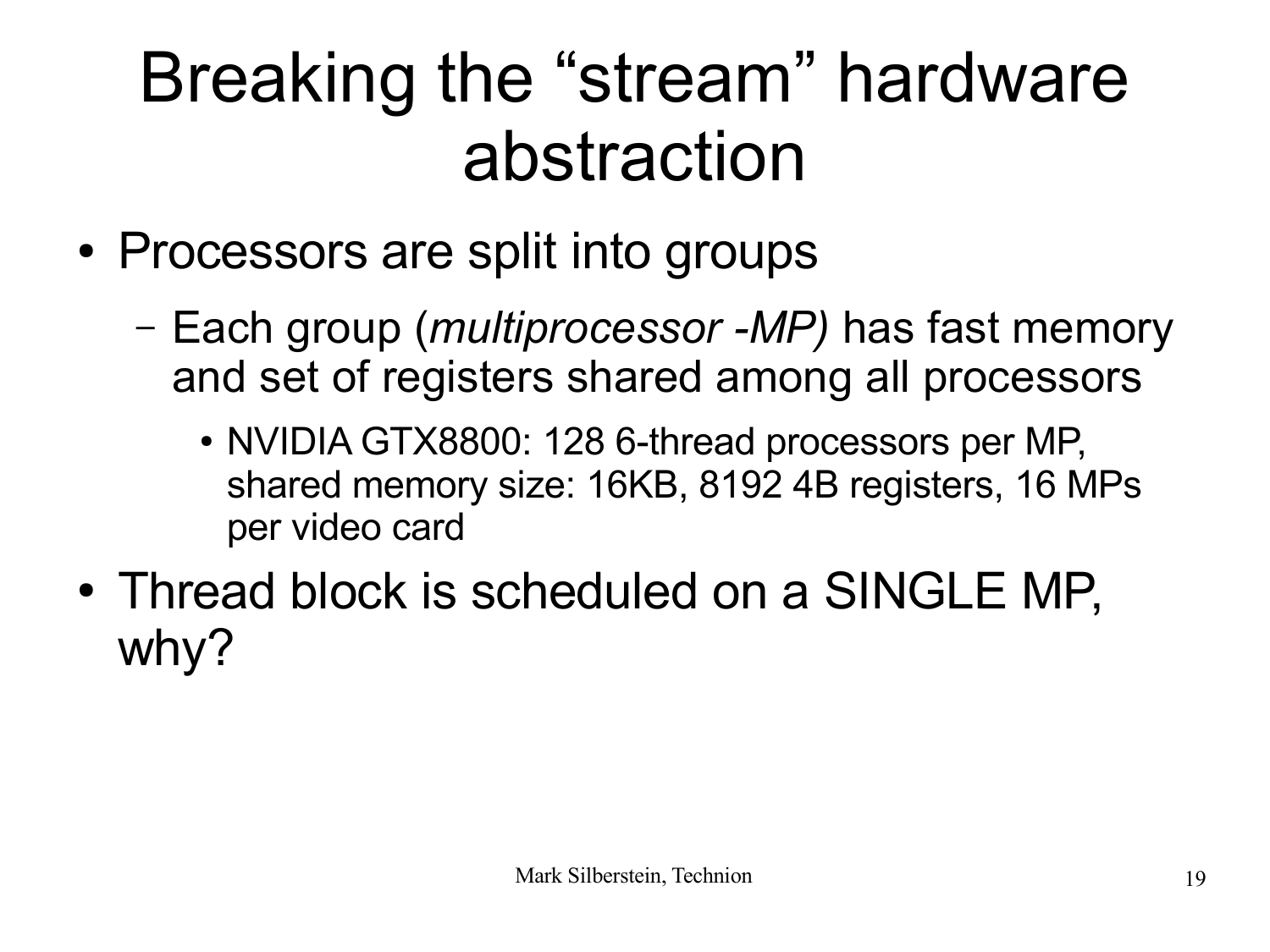### Thread blocks and MP

- Different thread blocks may be scheduled (via preemption) on the same MP to allow better utilization and global memory latency hiding
- **PROBLEM:** shared memory and register file should be large enough to allow preemption!
- Determining the best block size is kerneldependent!
	- More threads per block less blocks can be scheduled – may lead to lower throughput
	- Fewer threads per block more blocks, but less registers/shared memory per block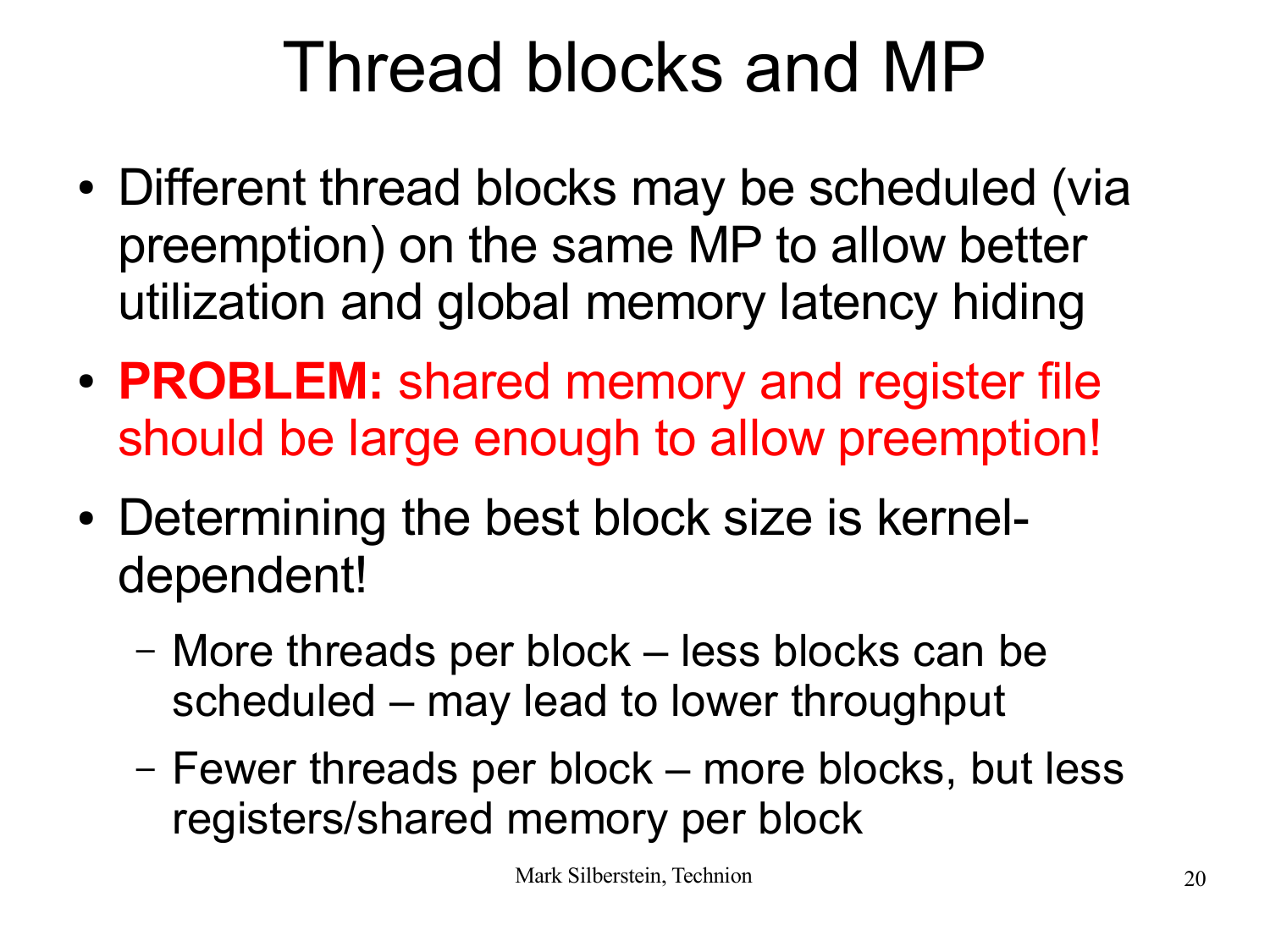# Matrix multiplication example

- Product of two NxN matrices
- Streaming approach
	- Each thread computes single value of the output
	- Is it any good??? No!
		- Arithmetic Intensity  $=(2N-1)/(2N+1)$  => Max performance: 22GFLOP/s (instead of 345!!!)
	- Why? O(N) data reuse is NOT utilized
	- Optimally: Arithmetic intensity= (2N-1)/(2N/N  $+1$ )= $O(N)$  => CPU bound!!!!!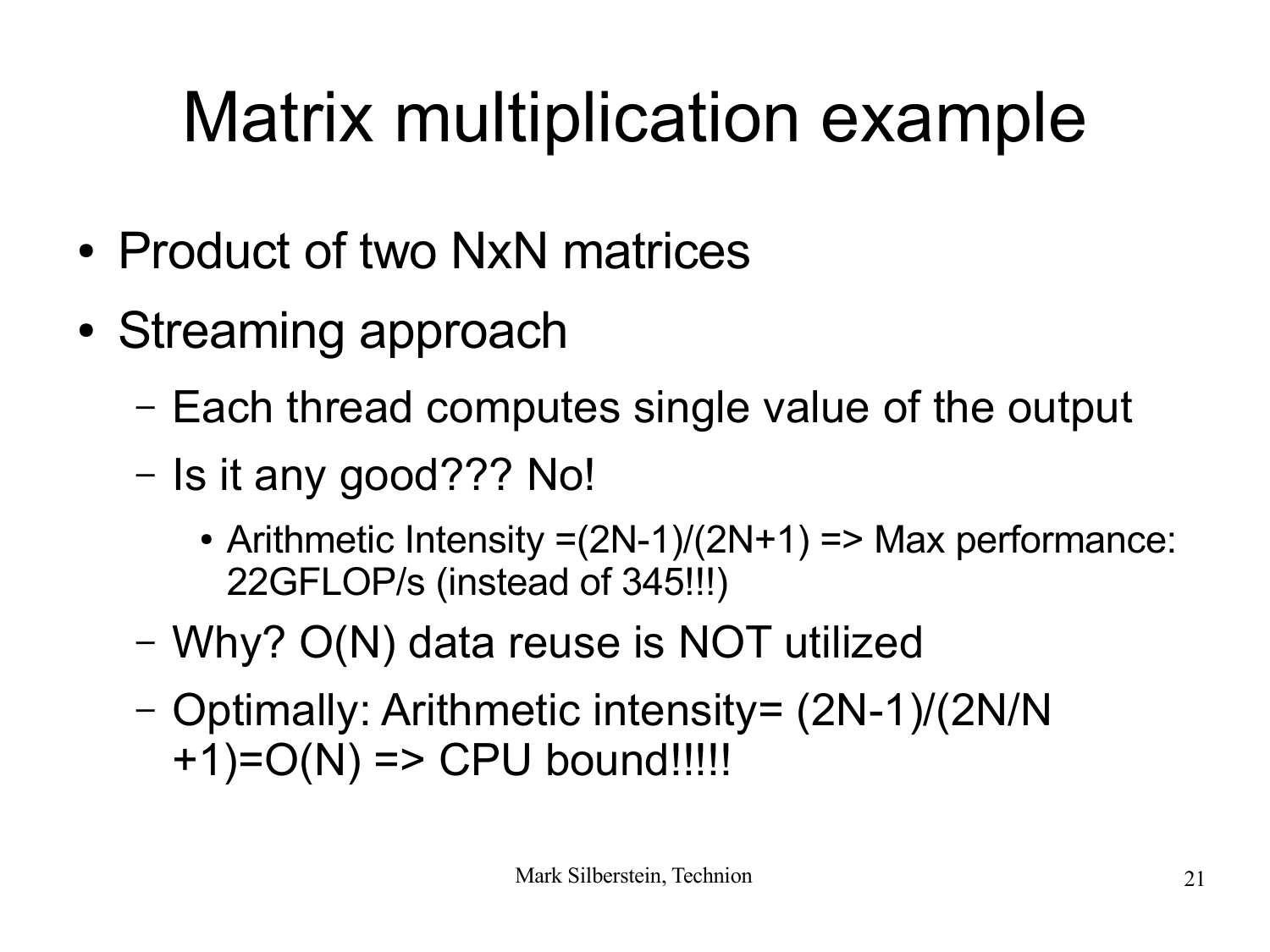### Better approach (borrowed from Mark Harris slides) **Example: Matrix Multiplication**

- Much better to block the computation
	- each block computes M x M sub-matrix
	- stage sub-matrices of A and B in shared memory
	- each element of A and B loaded N/M times from global memory
- Much less bandwidth
- Much better balance of work to bandwidth



N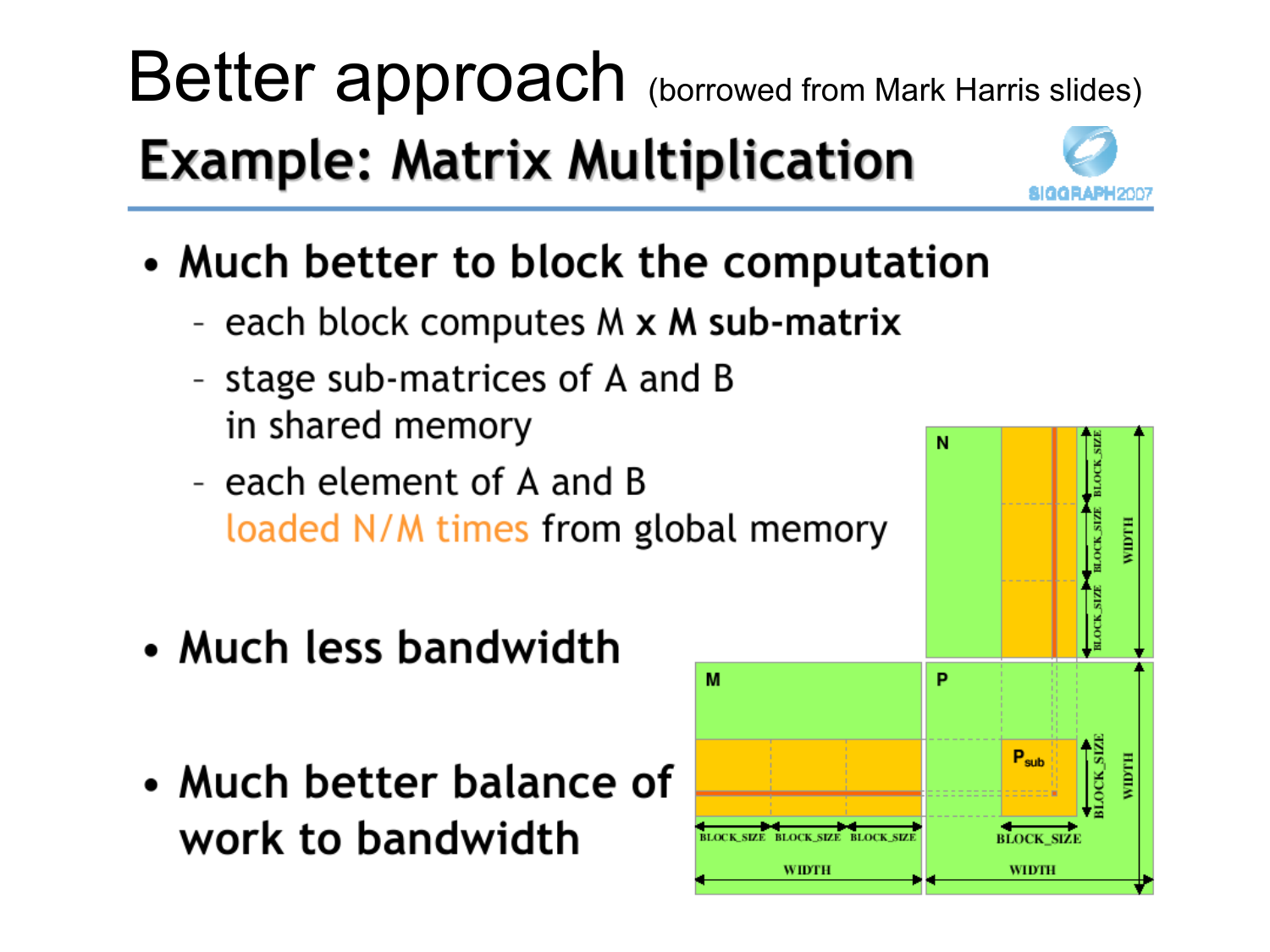# Generalized approach to shared memory

- Think of it as a distributed user-managed cache
- When regular access pattern better to have implicit cache management
	- In matrix product we know "implicitly" that the access is sequential
- Less trivial for irregular access pattern -> implement REAL cache logic interleaved into the kernel
	- devise cache tag, handle misses, tag collisions, etc,
	- analyze it just like regular cache
- **Sorry guys, self reference here: "Efficient sum-product computation on GPUs"**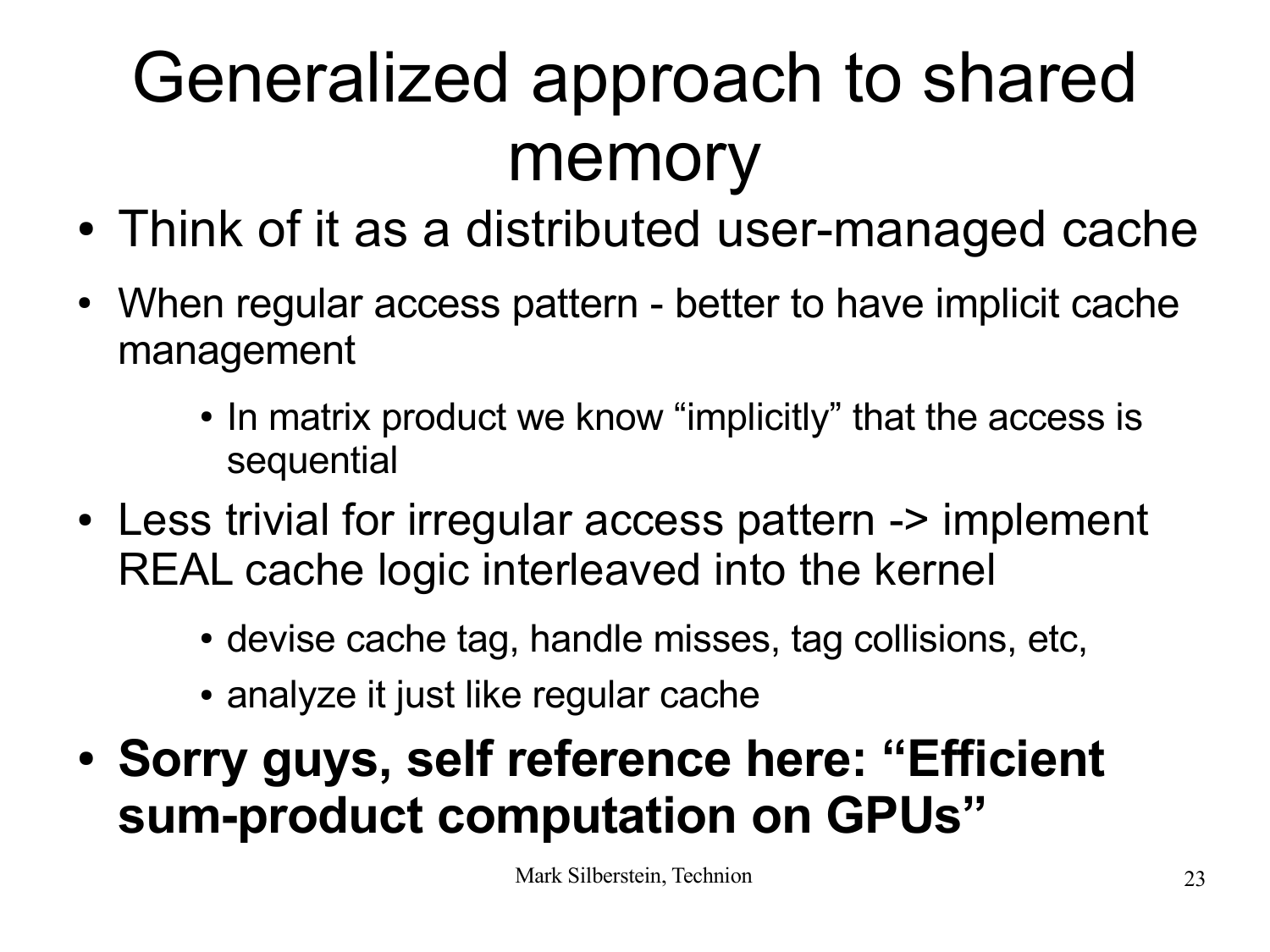#### **CUDA Tool Chain**



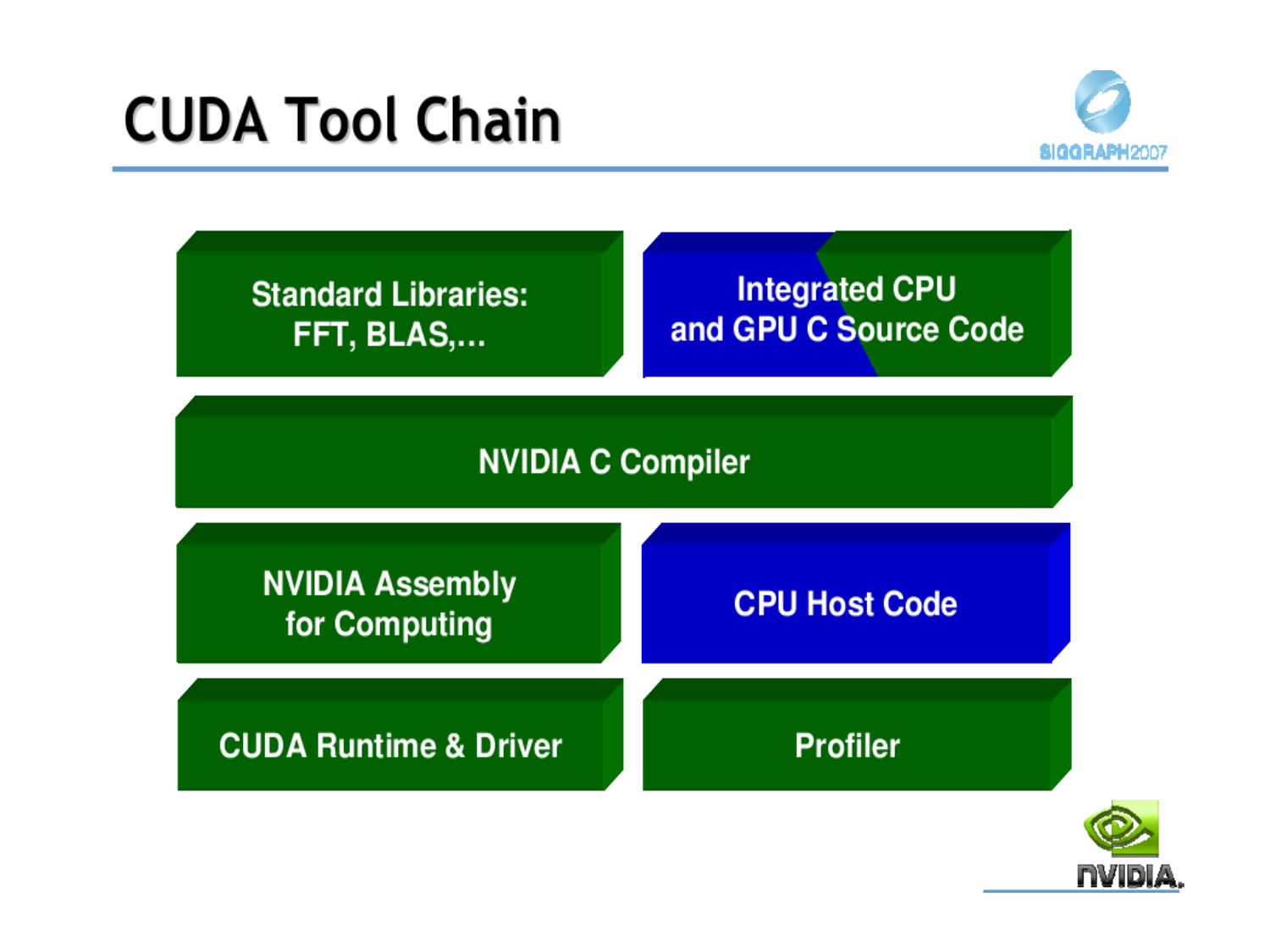# CUDA at glance

- Compiler
	- Handles language extensions
	- Compiles GPU code into HW-independent intermediate code (read PTX and NVCC spec to know more)
- Runtime
	- GPU memory management/transfer, CPU->GPU control, etc...**Supports emulation mode for debugging**
- **NO PROFILER YET** (expecting soon)
- Driver
	- JIT compilation and optimizations, mapping onto graphics pipeline, (sign NDA to know more.). Watchdog problem for kernels over 5 seconds (**not on LINUX without X!!**)
- HW support (only in new GPUs)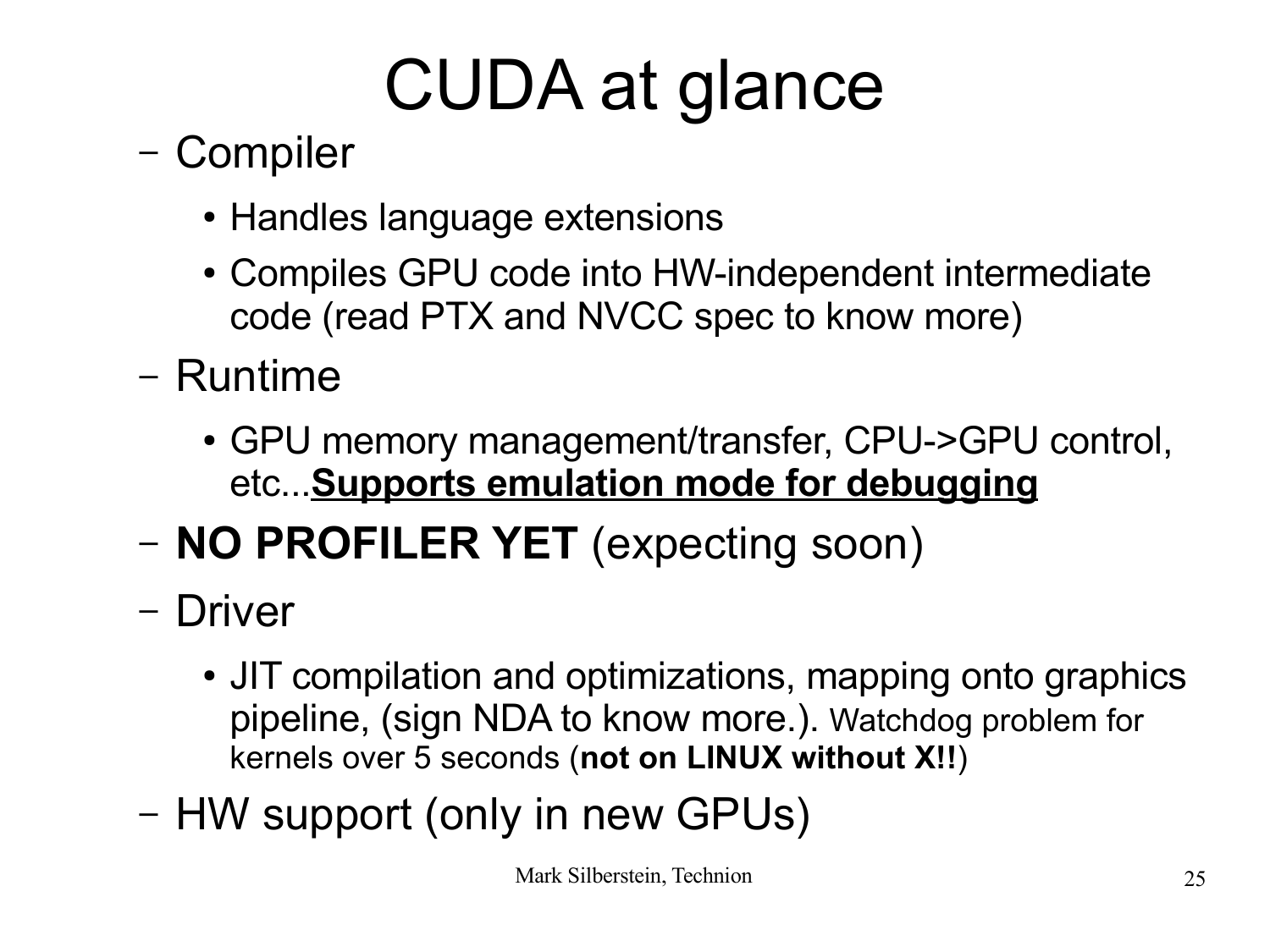### Sample code walkthrough: from NVIDIA User guide

(see http://developer.nvidia.com/object/cuda.html)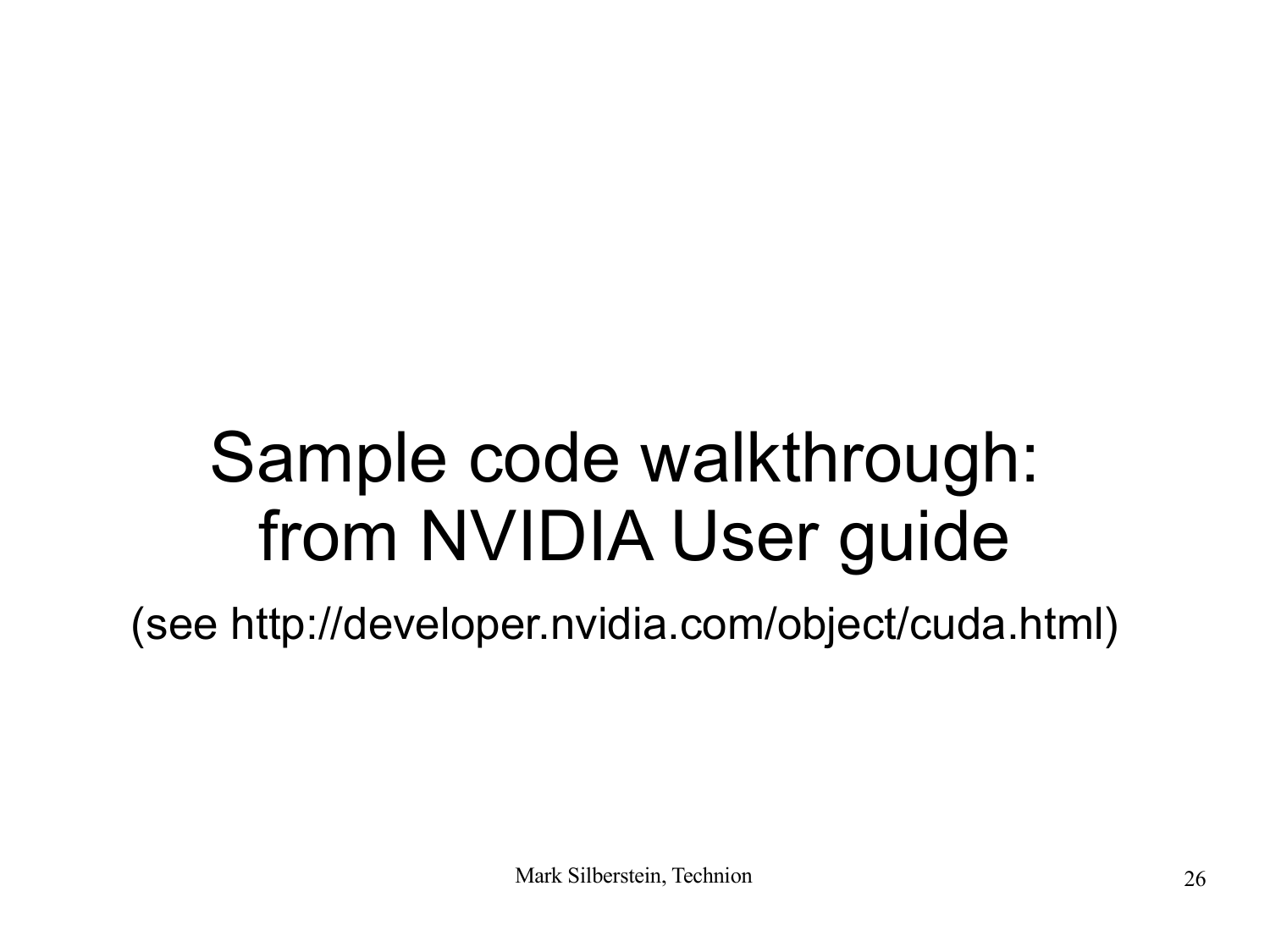#### Few performance guidelines Check SIGGRAPH tutorial for more

- **Algorithm: data parallel + structure to use shared memory (exploit the data reuse!)**
- **Estimate upper bounds!**
- **Coherent memory accesses!**
- **Use many threads**
- **Unroll loops!**
- Use fast version of integer operations or avoid them altogether
- Minimize synchronization where possible
- Optimize TB size where possible. (occupancy: # warps per MP as a possible measure) in conjunction with register and shared memory use
- Know to use constant and texture memory
- Avoid divergence of a single **warp**
- Minimize CPU<-> GPU memory transfers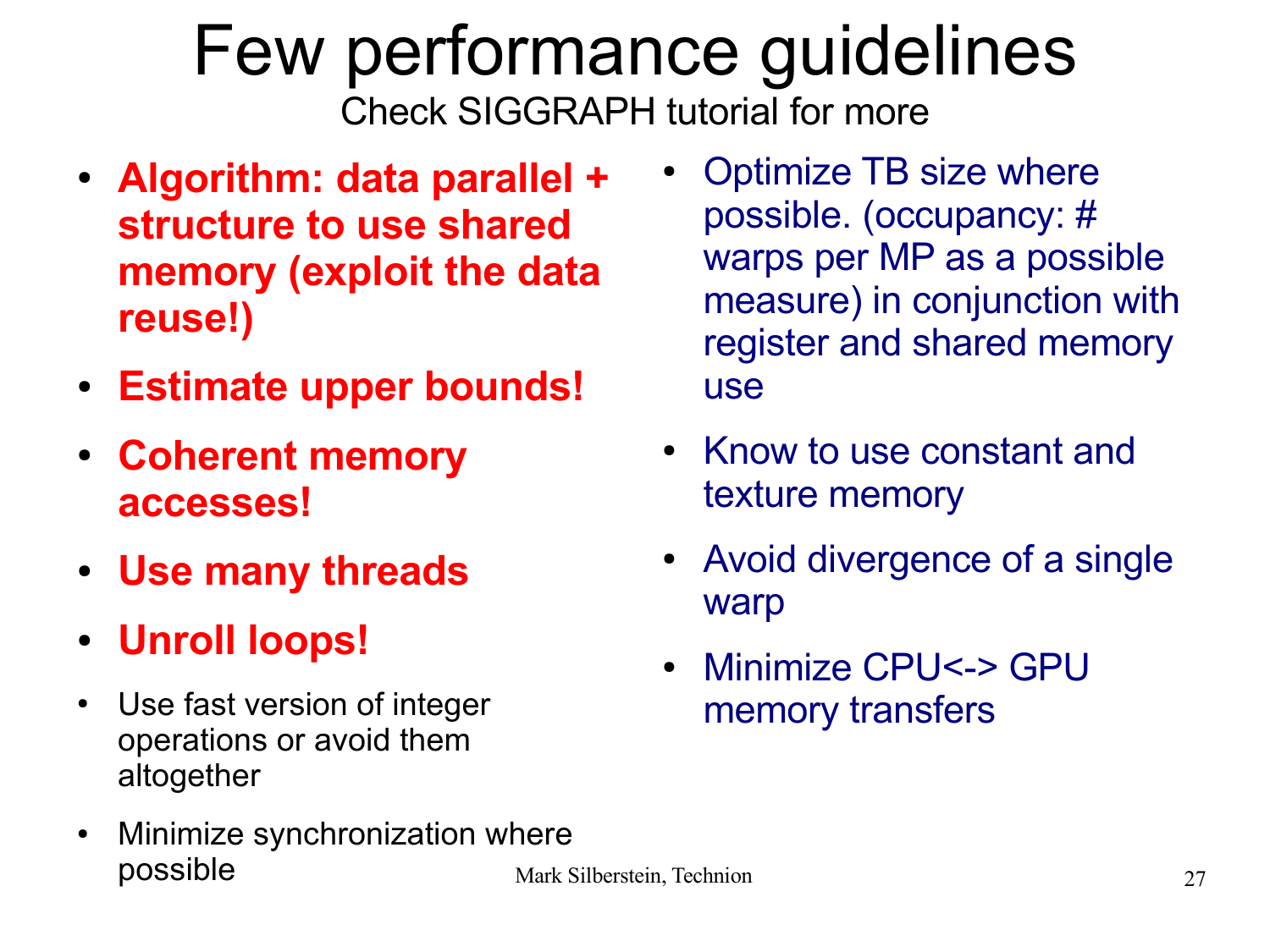# Real life application: genetic linkage analysis

- Used to find disease provoking genes
- Can be very demanding
- Our research: map computations onto inference in Bayesian networks
- One approach: parallelize to use thousands of computers worldwide (see "Superlink-online")
- Another approach: parallelize to take advantage of GPUs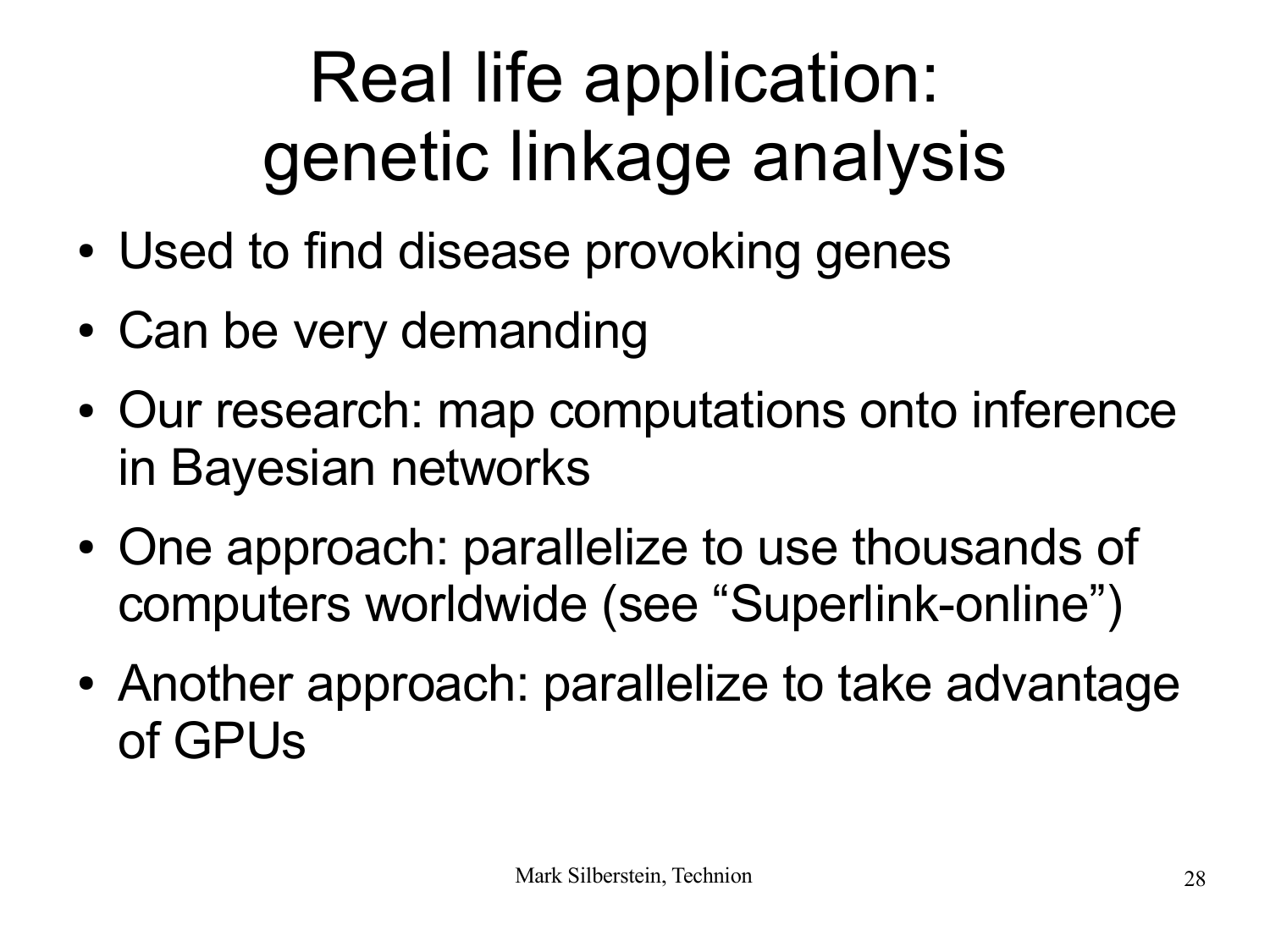# Method

- Parallelize sum-product computations
	- Generalization of matrix chain product
	- More challenging data access pattern
- Shared memory as a user-managed cache
	- Explicit caching mechanism is implemented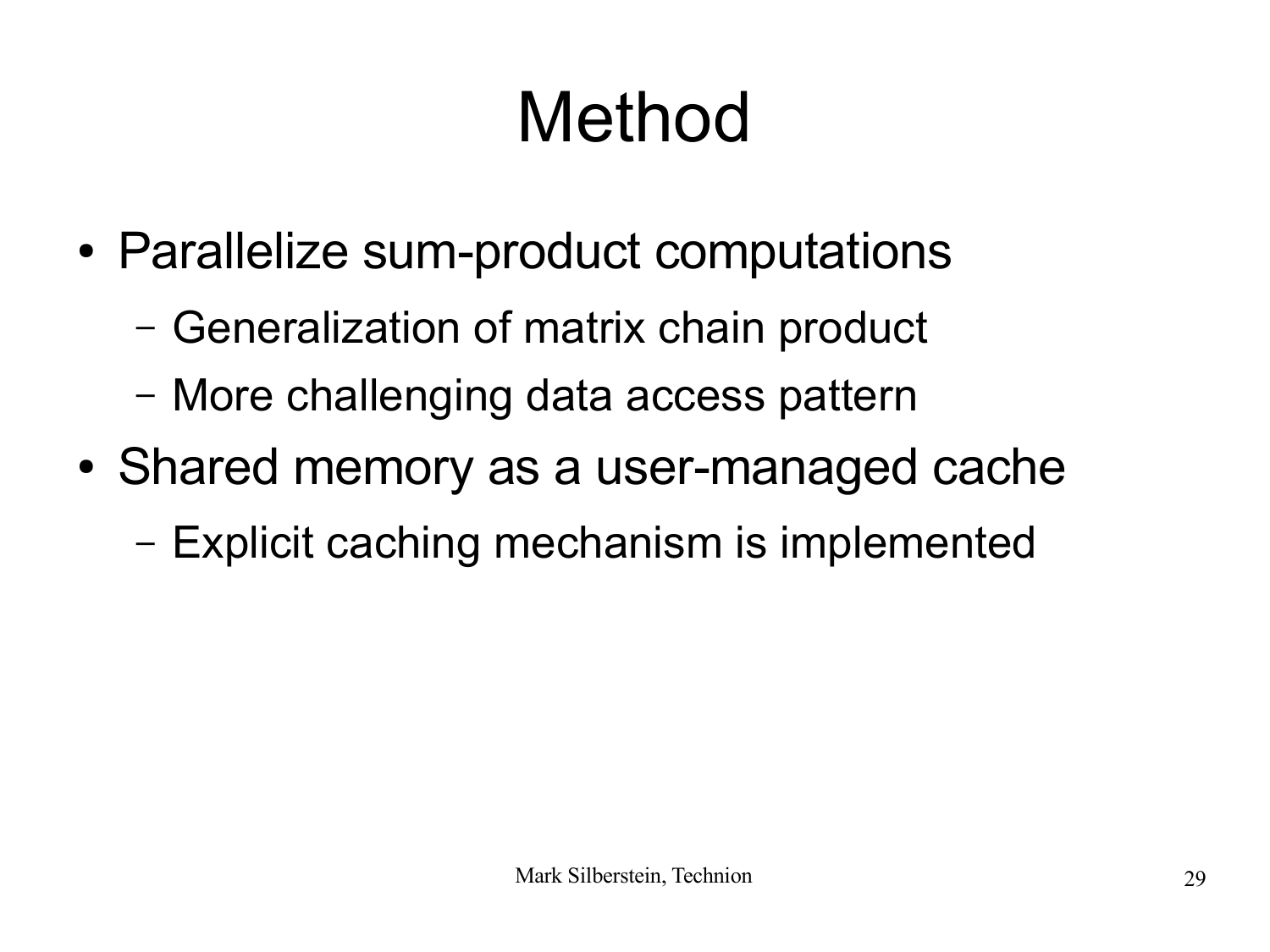## Results

- Performance comparison: NVIDIA GTX8800 <->Single core of Intel Dual Core 2, 3GHz, 2M L2
- Speedup up to  $\neg 60$  on synthetic benchmarks ( 57GFLOPs peak vs. ~0.9GFLOP peak)
- Speedup up to 12-15 on real Bayesian networks
- Speedup up to 700(!) if log scale used for better precision
- More on this: see my home page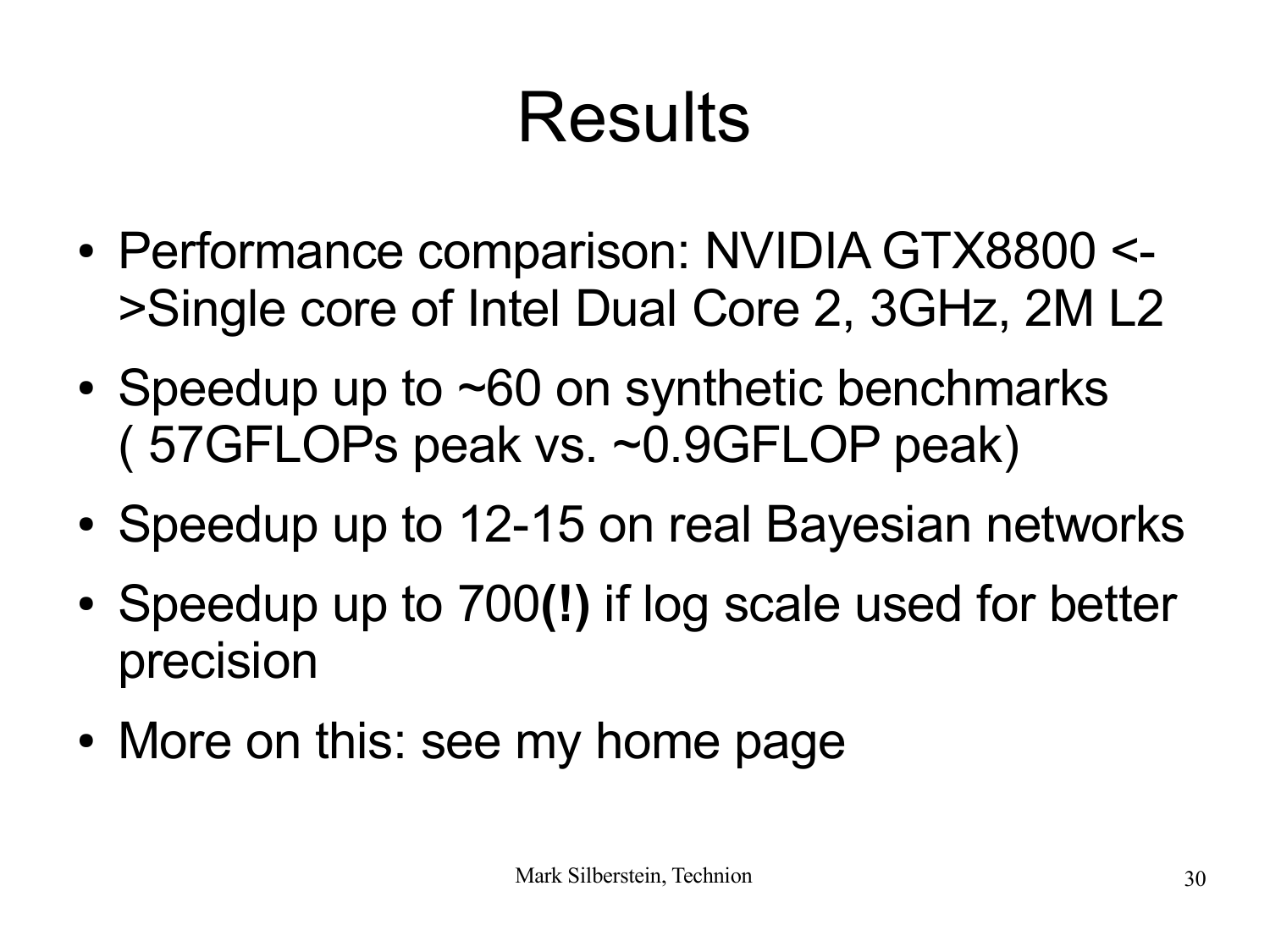## Conclusion

- GPUs are great for HPC
- CUDA rocks!
	- Short learning curve
	- Easy to build proof of concepts
- GPUs seem to be the "next" many-cores architecture
	- See "The Landscape of Parallel Computing Research: A View from Berkeley"
- Go and try it!